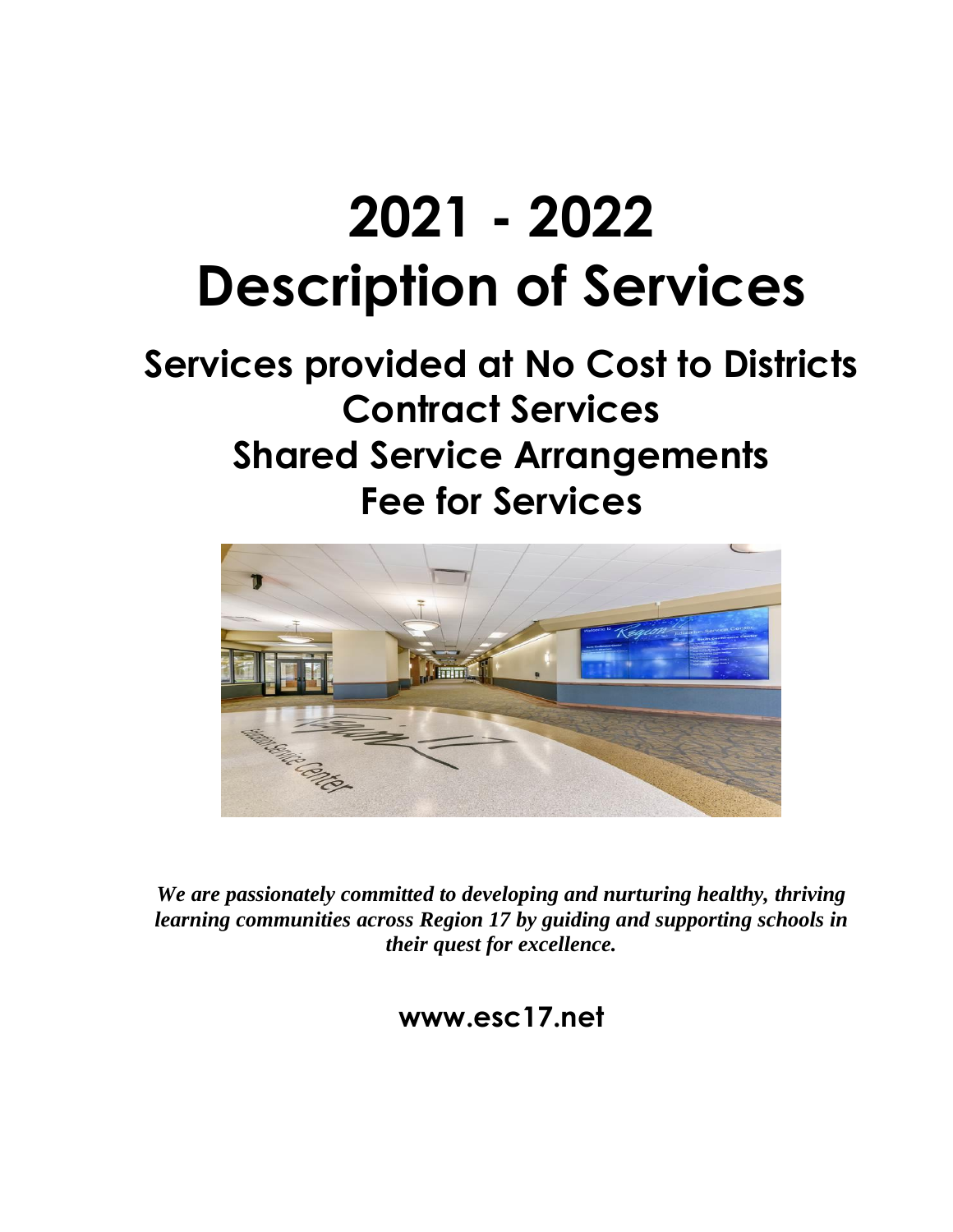**To All Region 17 Educators:**

**The goal of Region 17 Education Service Center (ESC 17) is to provide services and products that meet the needs of our school districts. The enclosed catalog provides an overview of those services and products.** 

**After reviewing the Description of Services, should you have any questions or concerns, please do not hesitate to contact us.** 

**Sincerely,**

**Kyle Wargo Executive Director**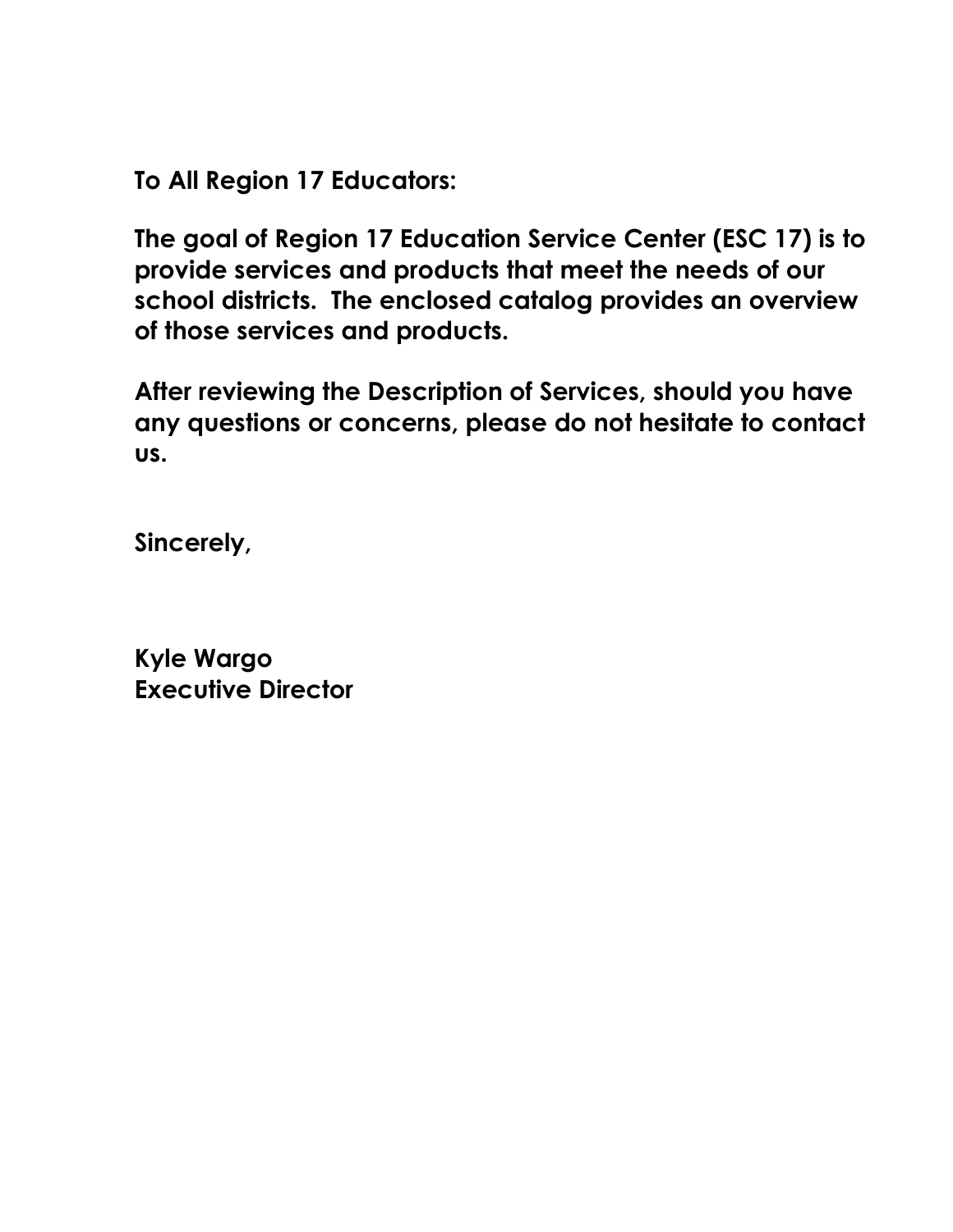#### **Who are we?**

ESC 17 is one of 20 service centers that serve Texas' educational needs. We are a non-regulatory agency; our relationship with school districts is collaborative and supportive. Our purpose is to aid teachers and administrators in their role as educators of our children.

We serve as a liaison between the Texas Education Agency and the local school districts by disseminating information, conducting training, and providing consultative services for both state and federal programs. In addition, we provide direct services, resources, and certification programs. Our staff is composed of knowledgeable educators dedicated to excellence in education who strive to:

- Achieve educational excellence
- Develop professional excellence
- Foster successful learning
- Be vitally interdependent

#### **Who do we serve?**

The primary customers of ESC 17 are school personnel, students, school board members, and parents. The objective of the relationship between the ESC 17 and our customers is to be vitally interdependent through a visible partnership.

- 57 School Districts in 20 Counties
- 6 Charter Schools

#### **What are our primary objectives?**

- Achieve educational excellence and foster successful learning
- Develop professional excellence and be vitally interdependent

#### **What can ESC 17 customers expect from ESC 17 products and services?**

- Conform to standards and state-of-the-art best practices
- Reflect current and research-based practices
- Comply with federal, state, and local statutes and regulations
- Raise the expectations for increasing student performance
- Increase economy and efficiency
- Assist districts in meeting federal, state, and local requirements

#### **What can ESC 17 customers expect from our staff?**

- We will not compromise quality, integrity, or high expectations.
- We will treat all people with dignity and respect.
- We will practice and promote open and honest communication.
- We will aggressively pursue healthy relationships.
- We will practice fiscal responsibility.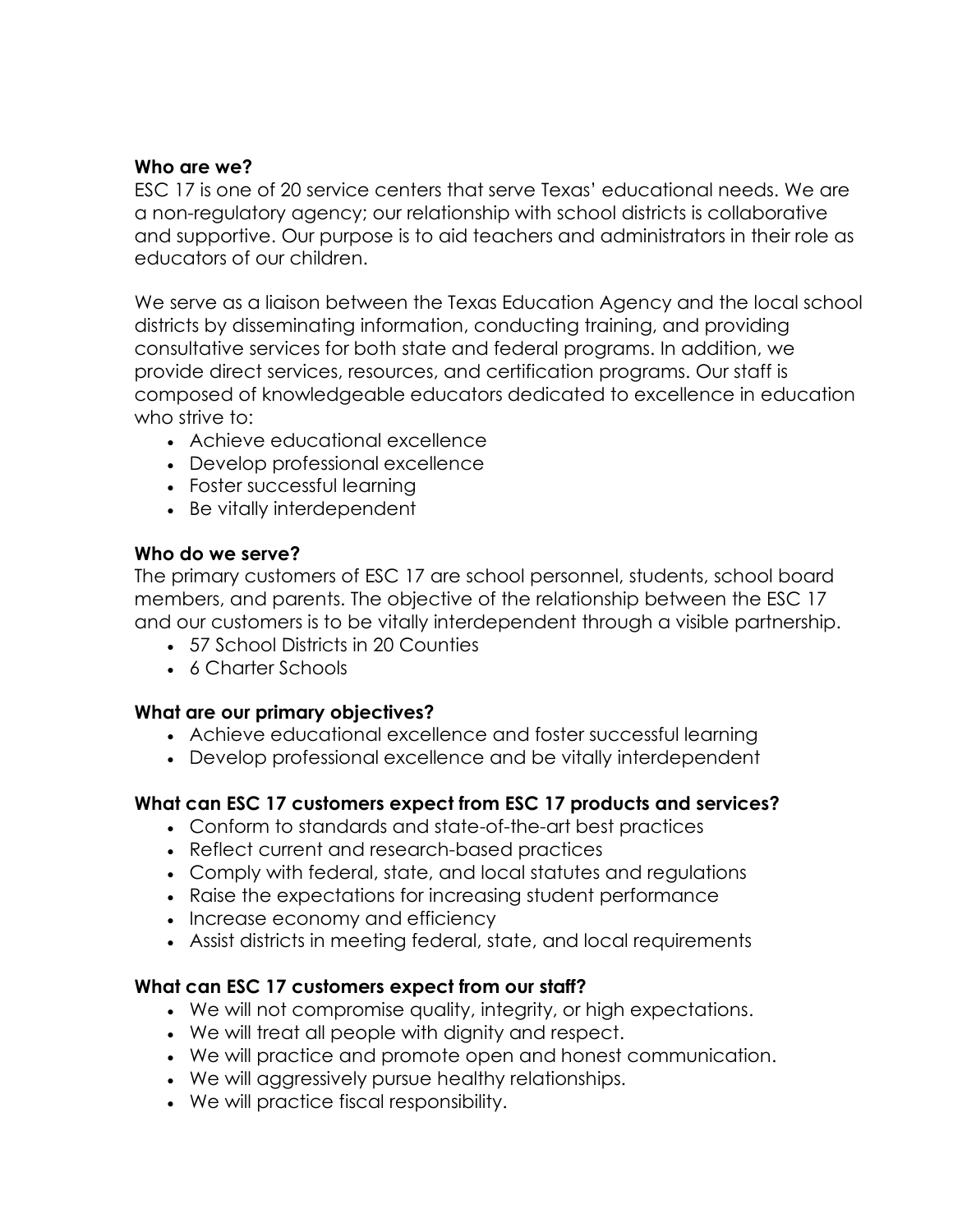**Our Board of Directors:**

**Alan Henry – Lubbock, Place 1 Chris Roberts – Lubbock, Place 2 Linda Neal - Whiteface, Place 3 Tom Hesse – Brownfield, Place 4 Mike Wright – Frenship, Place 5 David Cobb - Frenship, Place 6 Cindy Purdy – Muleshoe, Place 7 Vernita Holmes – Lubbock, Place 8**

**ESC 17 Administrative Staff:**

**Kyle Wargo, Executive Director Diane Goodlett, Assistant to Executive Director Wayne Blount, Associate Executive Director Deanna Logan, Associate Executive Director**

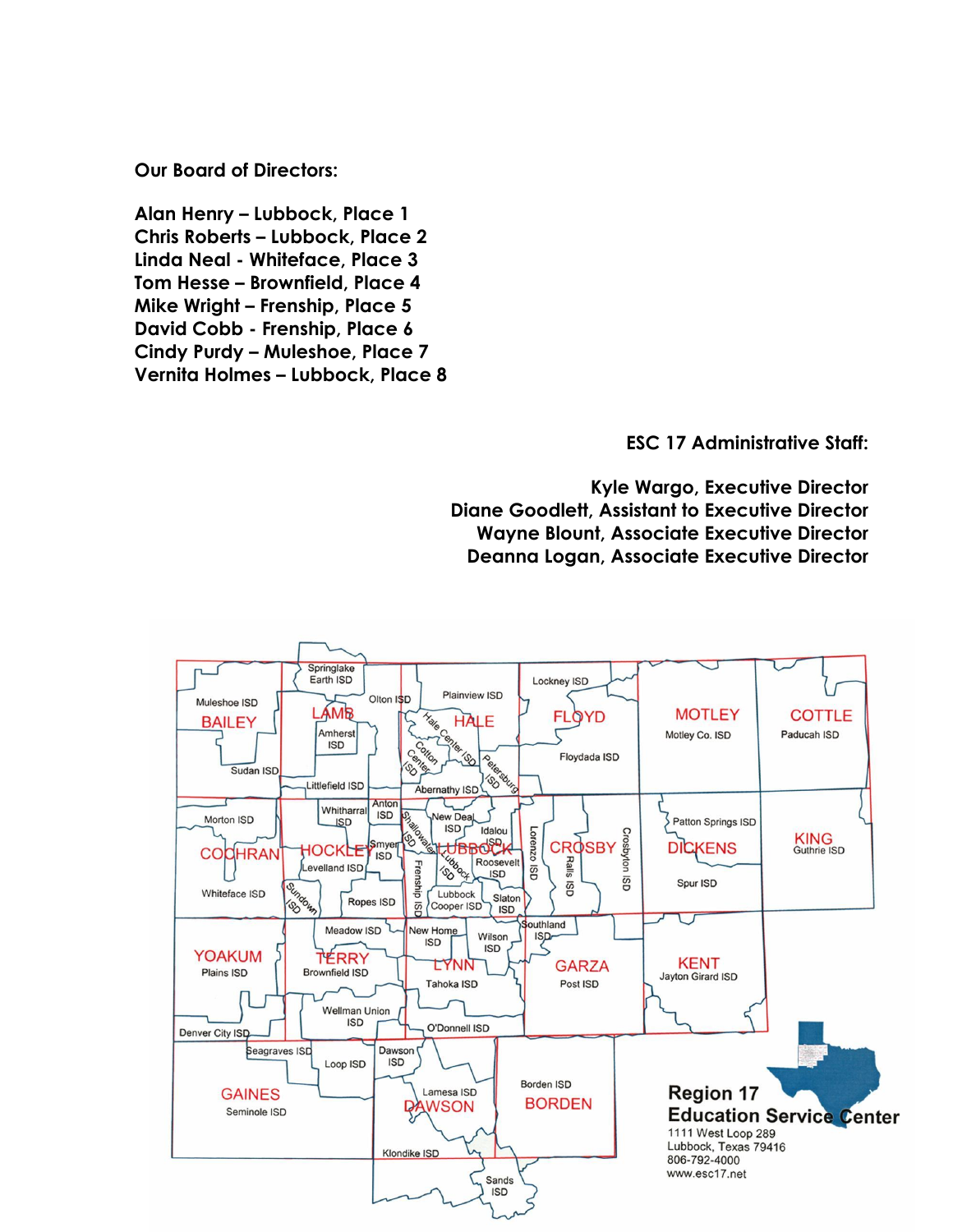# **TABLE OF CONTENTS**

#### I. Services provided at No Cost to Districts

| Federal Title III, Part A English Language Acquisition, Language |  |
|------------------------------------------------------------------|--|
| Enhancement, and Academic Achievement 3                          |  |
|                                                                  |  |
|                                                                  |  |
|                                                                  |  |
|                                                                  |  |
|                                                                  |  |
|                                                                  |  |
|                                                                  |  |

#### **II. Interlocal Cooperative Agreements**

| Accountability, Compliance, eGrant Management (ACE)  6            |  |
|-------------------------------------------------------------------|--|
| Bilingual/English as a Second Language State Compliance  6        |  |
|                                                                   |  |
|                                                                   |  |
|                                                                   |  |
|                                                                   |  |
| Federal Title III, Part A, English Language Acquisition, Language |  |
|                                                                   |  |
| Foundational Literacy and Numeracy and Multi-Tiered               |  |
|                                                                   |  |
|                                                                   |  |
|                                                                   |  |
|                                                                   |  |
|                                                                   |  |
|                                                                   |  |
|                                                                   |  |
|                                                                   |  |
|                                                                   |  |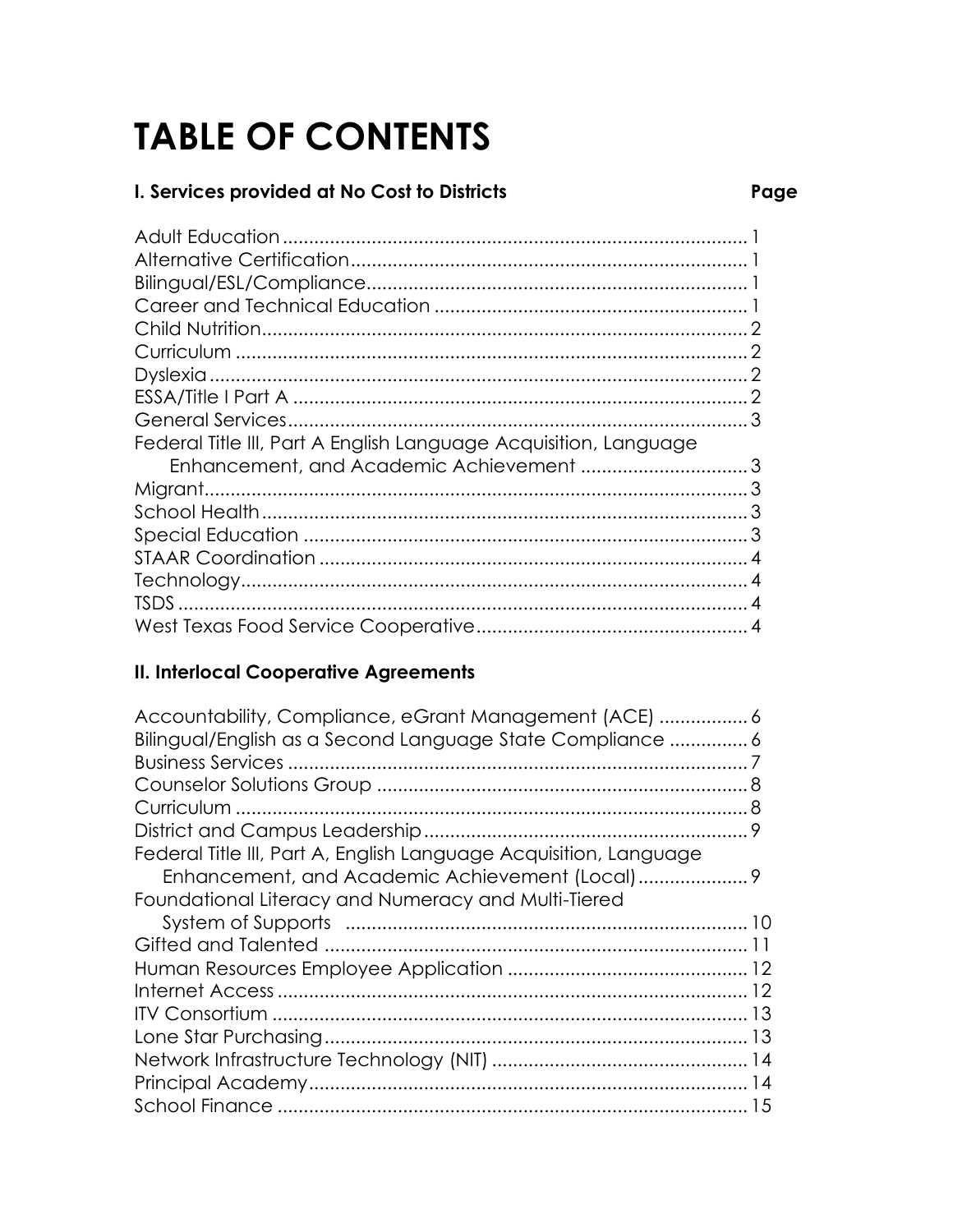#### **Page**

| Texas Essential Knowledge and Skills (TEKS) Resource System  16 |  |
|-----------------------------------------------------------------|--|
|                                                                 |  |
|                                                                 |  |
|                                                                 |  |

#### **III. Shared Service Agreements**

| Federal Title III, Part A English Language Acquisition, Language |  |
|------------------------------------------------------------------|--|
|                                                                  |  |
|                                                                  |  |

#### **IV. Fee for Services**

| Fee Based Workshops and Conferences Open to All Schools  23    |  |
|----------------------------------------------------------------|--|
| Services to Districts for Students with Visual Impairments  24 |  |
|                                                                |  |
|                                                                |  |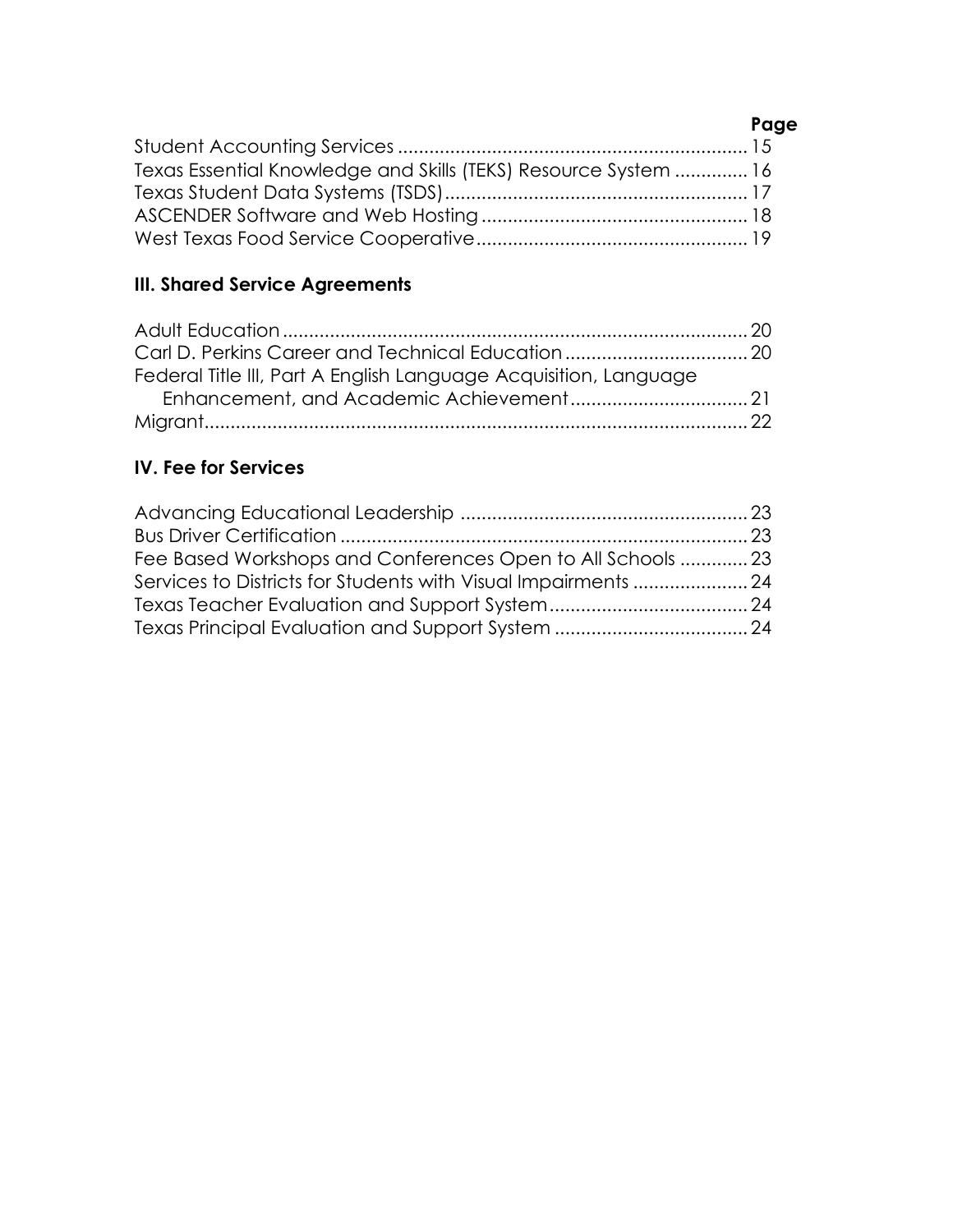# **I. SERVICES PROVIDED AT NO COST TO DISTRICTS**

#### **Adult Education**

- Provides educational opportunities to adults within the region through a number of class sites, instructional staff, and ongoing supervision of staff and students
- Instruction in literacy, GED and other test preparation, and ESL classes, School-To-Work classes
- Non-financial shared services agreement with all districts in ESC 17
- Coordination of services with regional classes and partners
- Provision of all required statistical reports and data to TEA

#### **Alternative Certification**

- Liaison between ESC 4 and ESC 17 Alternative Certification candidates
- Information Meetings, technical assistance, and support for those interested in Alternative Certification
- Provide placements and supervisors for Student Teachers
- Provide supervisors for Interns
- Liaison/Host site for the ESC 13 CTE Alternative Teacher Certification program

#### **Bilingual/ESL/Compliance**

- Provide required basic training related to the identification, assessment, and instruction of LEP students
- Provide required basic training and guidance to districts in program implementation including but not limited to: funding, certification, documentation, assessment, and accountability
- Technical assistance via e-mail and telephone

#### **Career and Technical Education**

- Provide technical assistance to school districts related to the Carl D. Perkins Act and the State Plan for CTE for developing and implementing quality CTE programs, providing quality work-based learning opportunities for students, and aligning CTE programs to the labor market.
- Provide professional development training that improves the quality of CTE teachers, faculty, administration, and counselors.
- Technical assistance includes monitoring and evaluating program effectiveness, assuring compliance with all applicable Federal laws, and supporting relevant State data systems provided my email, telephone and on-site.
- Facilitation of CTE program partners meetings
- Monthly updates via monthly CTE Smore newsletter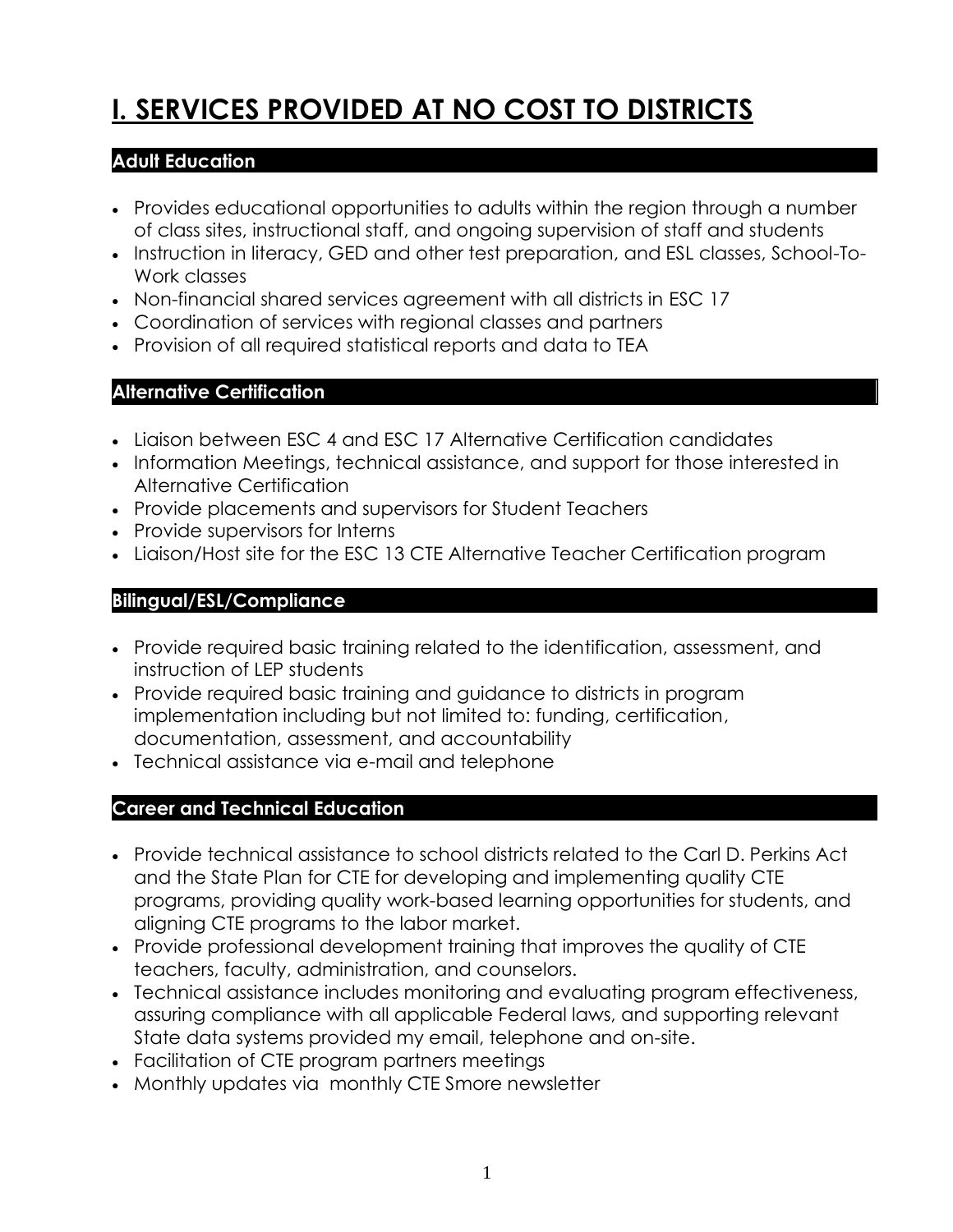#### **Child Nutrition**

- Training and consulting assistance for School Nutrition Programs including National School Lunch Program (NSLP), School Breakfast Program (SBP), Seamless Summer Option (SSO), and Afterschool Care Program (ASCP), as well as Child and Adult Care Food Program (CACFP) and Summer Food Service Program (SFSP)
- Program support and training in preparation for Texas Department of Agriculture (TDA) Administrative Reviews as well as all program areas including but not limited to meal patterns, safety and sanitation, financial management, USDA foods usage, Special Provisions, and program policy and compliance updates
- Develops annual Cycle Menu and resources to meet meal pattern regulations
- Training to meet federal professional development requirements
- Annual Summer Workshop series to provide training for all staff as required by TDA

#### **Curriculum**

- Training in content areas for lesson planning through assessment and reteach
- Technical assistance by phone and e-mail
- Support for the processes built by Texas Instructional Leadership training
- Instructional Materials Allotment technical support
- Texas Lesson Study

#### **Dyslexia**

- Consulting assistance by phone and e-mail
- Assessment, Identification, and Instruction training
- Policy and procedures assistance
- Program design assistance
- Lending library for dyslexia assessments
- Required basic training for all teachers of students with dyslexia

#### **ESSA/Title I Part A**

- Paraprofessional training
- Parent Involvement workshop
- Campus Planning workshop
- Fiscal Issues workshop
- Comparability of Services training
- Private Non-Profit School workshop
- E Application and Compliance Professional Development
- Comprehensive Needs Assessment Professional Development
- Dropout Prevention training
- Equity Plan Training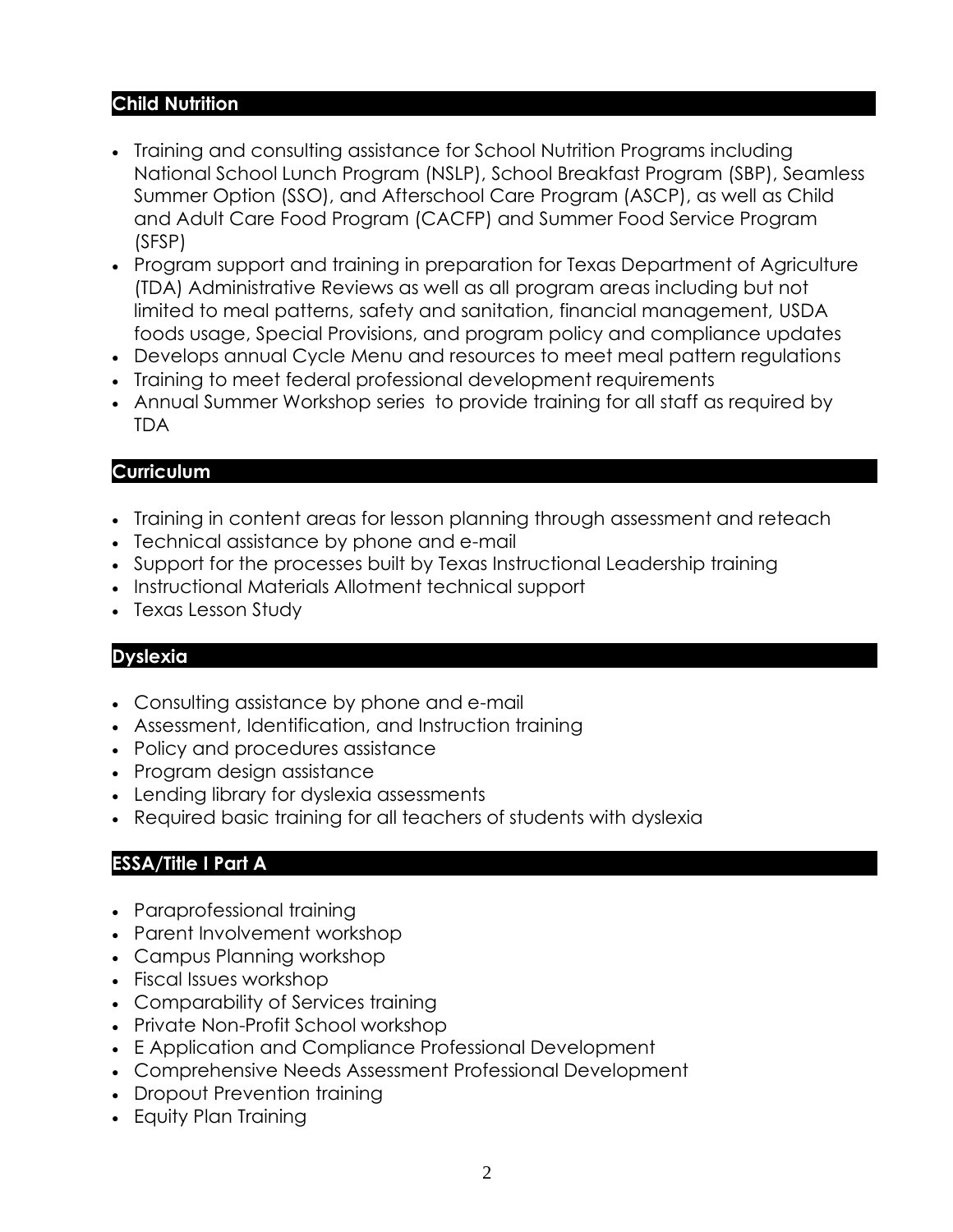#### **General Services**

- New Superintendent Orientation
- escWorks database for professional development, including teacher transcripts
- ESC 17 website
- On-line catalog of professional development
- Technical assistance by phone or e-mail

#### **Federal Title III, Part A English Language Acquisition, Language Enhancement, and Academic Achievement**

- Provide technical assistance to LEAs in completing the annual Consolidated Federal Grant application
- Provide professional development (PD) and support activities for teachers who are not required by the state to be ESL certified, but whose students would benefit from teachers obtaining ESL or BTLPT certification
- Provide training and technical assistance regarding allowable use of Title III, Part A funds
- Provide training and technical assistance to increase and strengthen parent engagement, family, and community activities (supplemental to Title I requirements) in Title III programs
- Provide training and technical assistance regarding educational needs of immigrant children and youth
- Provide support and technical assistance to Title III-funded public charter schools in conducting data analysis applicable to the Title III program

#### **Migrant**

- Migrant Services coordination
- Identification and recruitment of migrant students for all districts
- New Generation System (NGS) for tracking migrant students
- Summer school planning and provision of instructional materials
- Early childhood/elementary instruction, Graduation Enhancement, Secondary Credit and Accrual, and Parent training

#### **School Health**

• Unlicensed Diabetes Caregiver Training (UDCA)

#### **Special Education**

- Training, technical assistance, resources and support for all areas of Special Education for schools, families and community agencies
- Training, technical assistance, resources and support for Multi-tiered Systems of Support, Restorative Practices and Mental & Behavioral Health Supports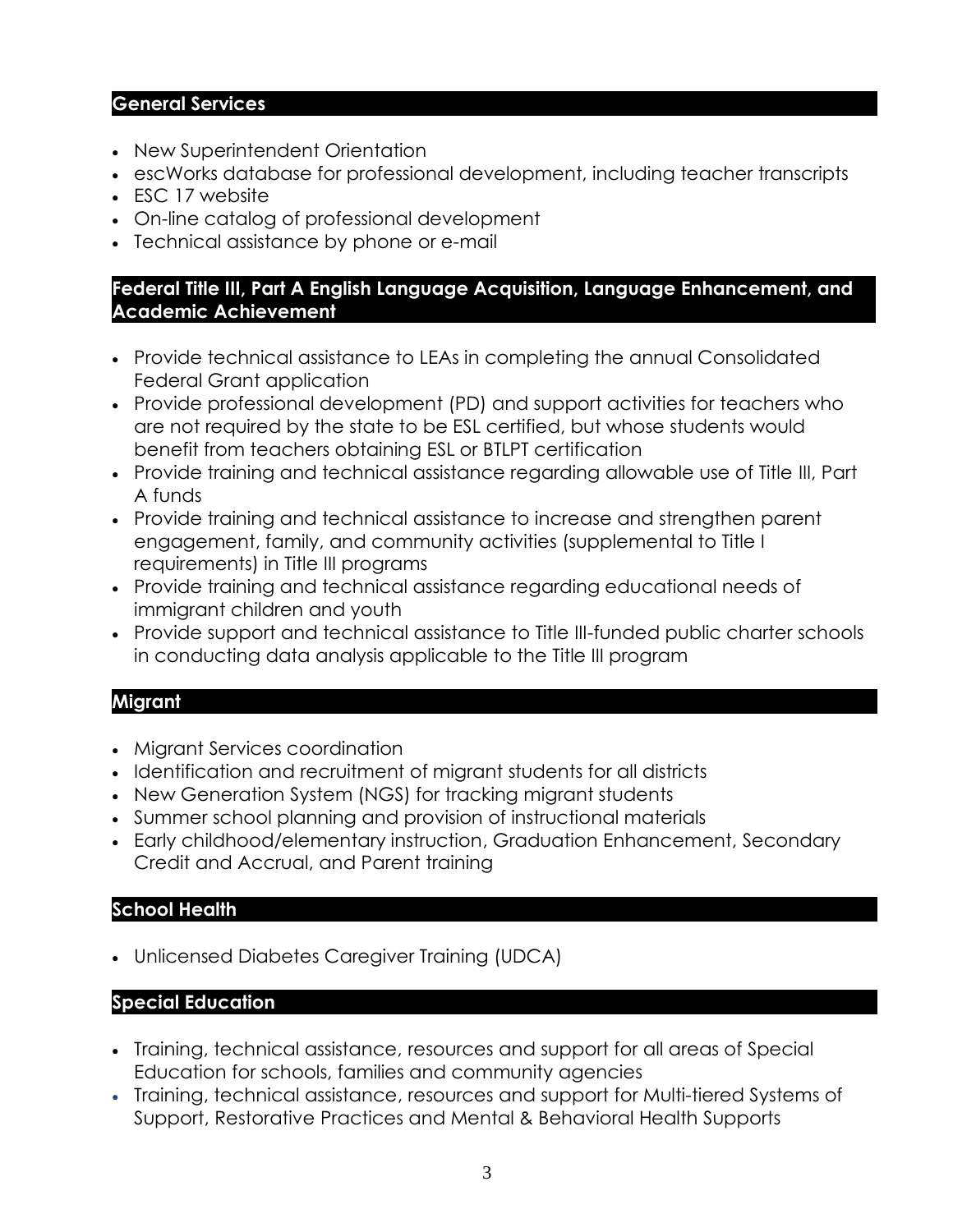- Disseminate information from TEA in all areas related to special education
- Federal and State compliance monitoring (DMS, RDA and SPP)
- First point of contact for parents, prior to TEA
- Non-traditional Deaf Education Certification Program in conjunction with Region 11, TEA and Texas Tech University
- Non Violent Crisis Intervention training
- Provide funding to districts to support non-educational issues for students with disabilities
- Support for School Districts in Evaluation and Assistive Technology through lending libraries

#### **STAAR Coordination**

- Annual TEA required training and technical assistance
	- STAAR
	- **STAAR Accommodated**
	- STAAR-L
	- **STAAR Alternative**
	- **Execurity**

#### **Technology**

- TETN Network at ESC 17
- Technology Solutions meetings for Technology Coordinators
- E-Rate Training and Support
- SB820 Training and Support

#### **TSDS**

Level I TSDS Data Collection services are provided at no cost to districts. Services in Level I PEIMS include:

- TEA TSDS Data Collection information provided to one district contact
- Provide assistance as required by TSDS Web-Enabled Data Standards (TWEDS)
- Provide reminders and assistance with TSDS Unique ID Assignment and Enrollment Tracking

#### **West Texas Food Service Cooperative**

- Direct contact for one-on-one assistance and training for food purchasing and commodity processing
- Assistance in all aspects of the cooperative including nutritional labels, software programs for commodity processing, and TDA programs
- Multi-regional commercial, commodity and full service food purchasing bids in full compliance with all federal and state procurement, EDGAR and Child Nutrition Program guidelines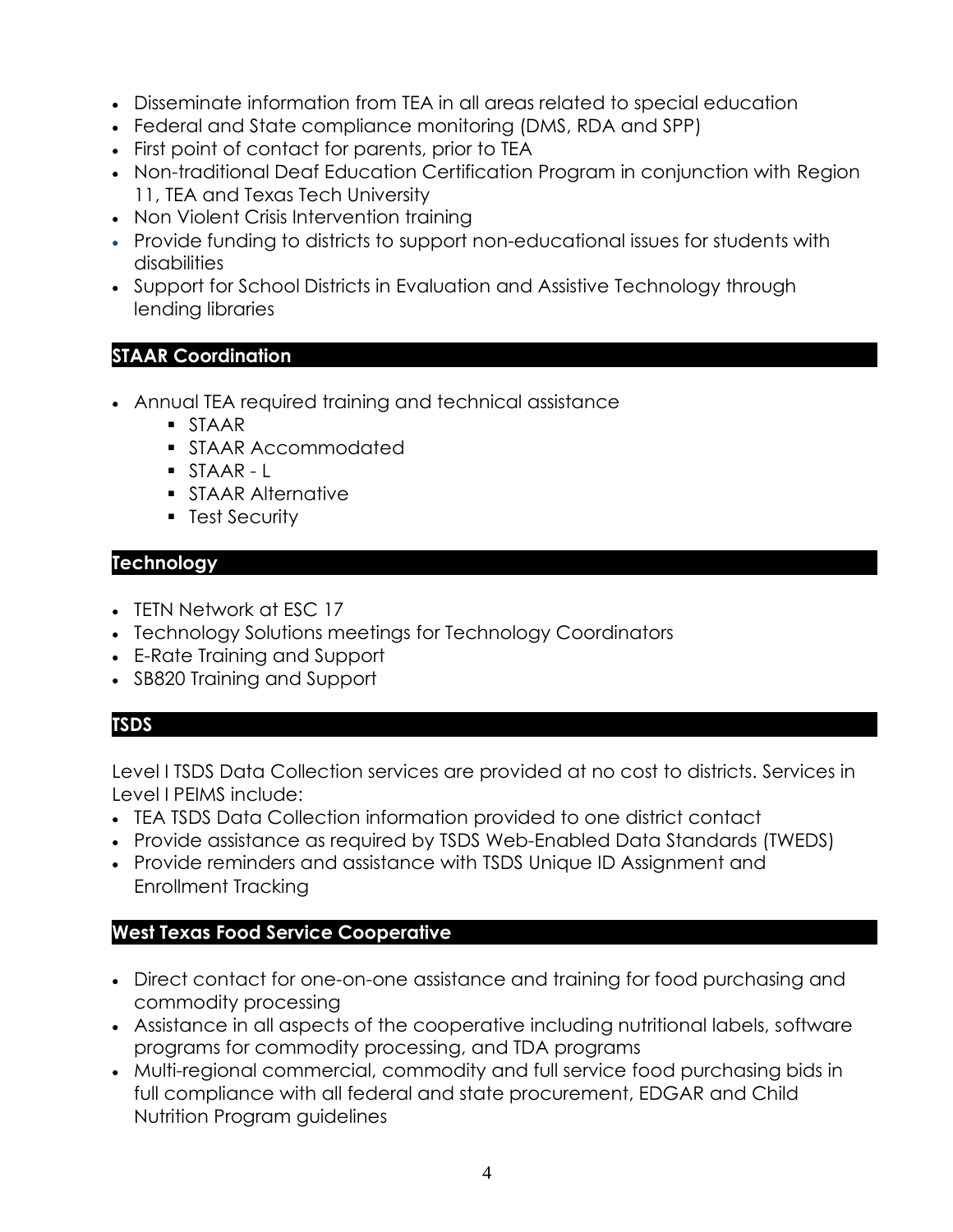- Procurement services provided to all participating entities including legal notices, gathering information for scope of bid and estimated usage, and preparation of bid specifications
- Secure website for participating entities providing catalog pricing, recall information, and any other up-to-date information relevant to participating entities keeping in compliance with both state and federal guidelines
- Secure website for participating entities providing up-to-date product information to assist in required meal documentation in the Child Nutrition Programs as well as other pertinent information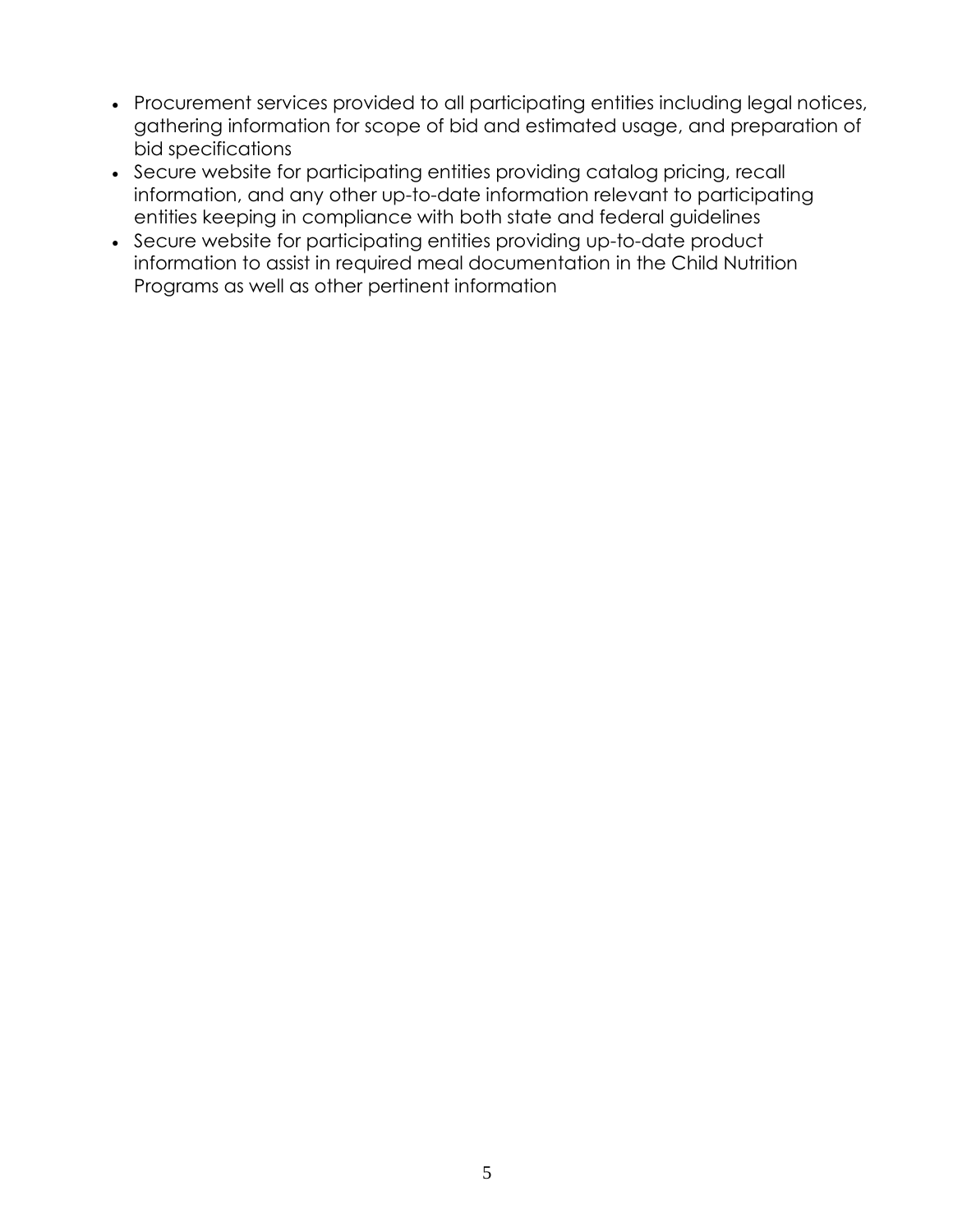### **II. INTERLOCAL COOPERATIVE AGREEMENTS**

#### **Accountability, Compliance, eGrant Management (ACE)**

Chapter 8 of the Texas Education Code directs Education Service Centers to provide services that enable school districts to operate more efficiently and economically. The intent of the Accountability, Compliance, and eGrant Management (ACE) Component is to comply with statutory requirement and help districts operate efficiently by providing the following services:

- Assist districts with federal and state grant management, accountability issues and compliance reports. For rural districts, specialists in this component serve in the Specialist/Federal Programs Director capacity.
- Provide proactive and reactive technical assistance and regular updates for Texas Accountability Performance Report (TAPR), Data Validation Monitoring (PEIMS), Leaver Data, Discipline Data, and Student Assessment
- Assist districts with new federal guidance and implementation of the new EDGAR guidance policies and procedures.
- Assist district/campus administration in analyzing data for accountability and monitoring assessment
- Assist districts in meeting federal program requirements in DIP/CIP planning
- Aid districts in creating meaningful and effective parental involvement strategies, policies and procedures
- Assist district personnel in federal funding and program audits
- Complete, submit and negotiate SAS Consolidated Federal Application, including Title I Part A, Title I Part C, Title II Part A, Title III (LEP), and Title VI Part B Subpart II
- Complete needed amendments to all programs in the SAS Consolidated Federal Application

This service continues to be one of the most needed and demanded services for ESC 17 leaders and is a model for economy and efficiency of operation. It also saves time for very small districts and allows leaders to focus on other programs and school improvement.

#### **Bilingual/English as a Second Language State Compliance**

To ensure equal educational opportunity, as required in the TEC, §1.002(a) and to ensure the district is in compliance according to the Texas Education Code (TEC), Chapter 29, Subchapter B by building their capacity to establish and implement a bilingual education and or English as a second language (ESL) program for English Learners (ELs) and operate a Language Proficiency Assessment Committee (LPAC). ESC 17 Bilingual/ESL contract provides resources and assistance to its school districts for the establishment of bilingual education and special language programs in their public schools.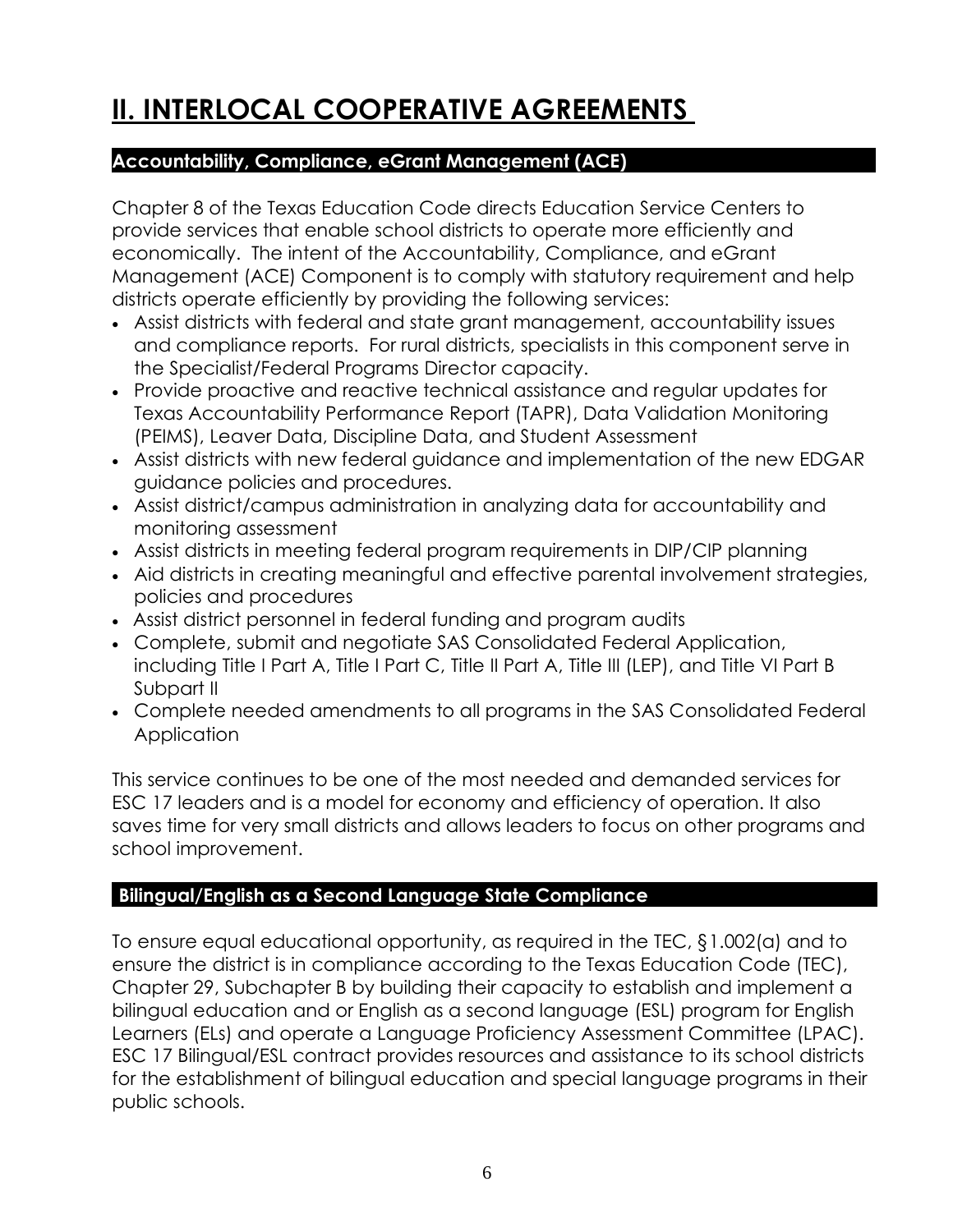ESC 17 assists its LEAs through:

- Support and technical assistance with Chapter 89 compliance such as:
	- MOY and EOY LPAC Training
	- ELPS Training
	- Individualized compliance support
		- ➢ Entry Procedures and Guidelines
		- ➢ Program Placement
		- ➢ Review, Reclassification, and Exit Procedures and Guidelines
		- ➢ Accountability
		- ➢ Program Implementation
		- ➢ Certification requirements and training (ESL/BTLPT)
		- ➢ Summer school requirements
	- Individualized LPAC/TELPAS/STAAR support
		- ➢ LPAC Folder support
		- ➢ Calibration support
		- ➢ Accommodations guidance/training/support for State Assessments
	- Oral Language Proficiency Test Administrator Training and Support
	- OLPT/Norm Reference checkout
	- LOTE resource support
	- Exceptions and Waivers documentation support
	- **Annual Program Evaluation**
	- **•** Transcript training and translations
	- Technical/Consulting Assistance
		- ➢ Face-to-Face
			- ➢ On-Site
			- ➢ Email
			- ➢ Phone
	- Access to ESC lending libraries
		- ➢ OLPT/Norm Reference Assessments
		- ➢ Language Dominance Assessments and Support
		- ➢ Professional Development Books on ESL and Bilingual

#### **Business Services**

In ESC 17, approximately 90% of the schools are categorized as "rural/nonmetropolitan." These communities have a difficult time recruiting and hiring qualified business managers in the complex environment of school funding in Texas. There has also been an increase in the turnover of business managers in the region. These factors have created a shortage of qualified school business officials in rural areas.

ESC 17 Business Services was created to meet these growing demands and, as a result, services are provided in the following levels:

- Level I Provided through the District and Campus Leadership Contract
	- No additional cost to the district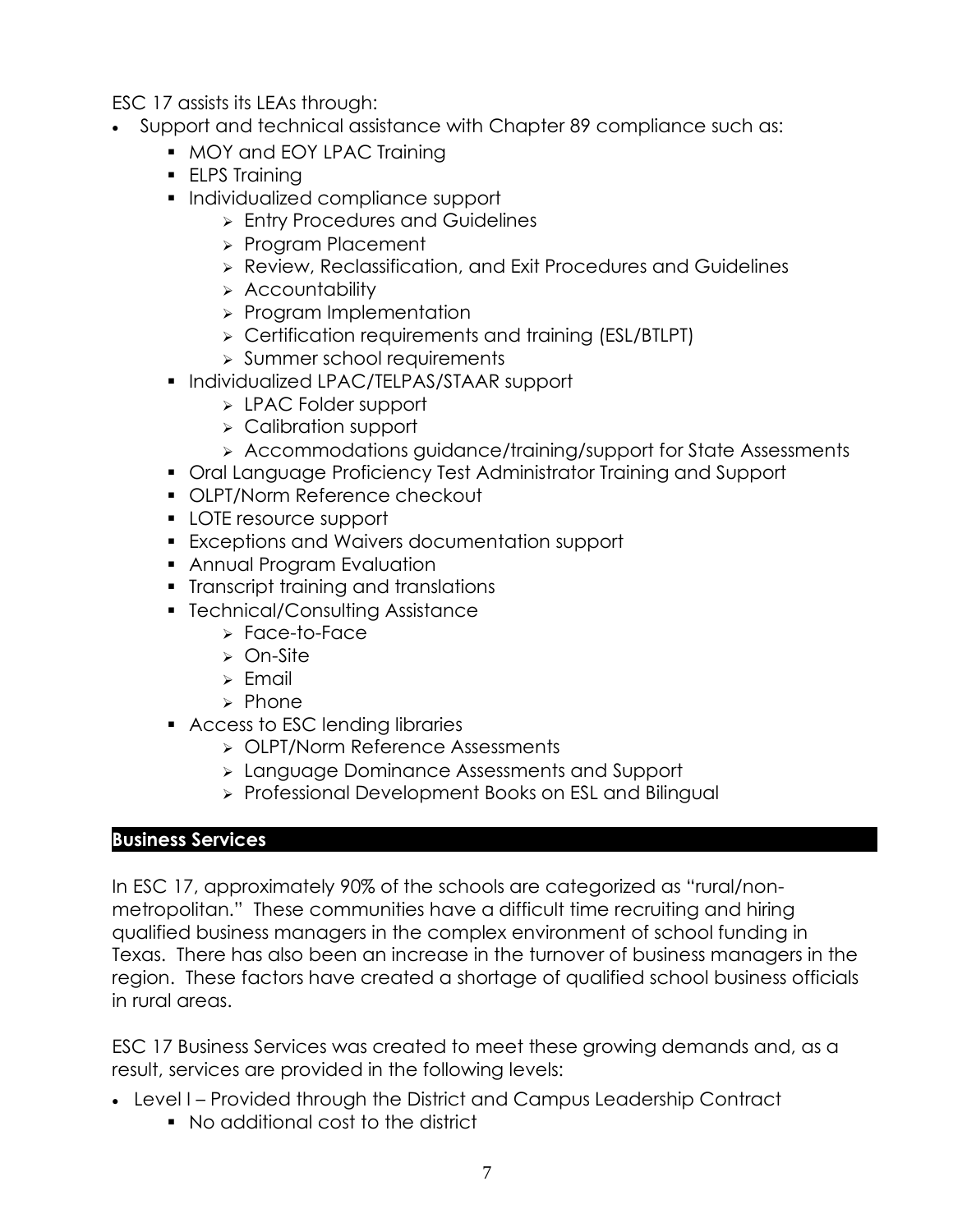- Provides limited technical and consulting assistance in all school business areas
- $\cdot$  level  $\parallel$ 
	- Districts may purchase additional technical and consulting assistance and/or training for district staff while they are learning job responsibilities or need occasional assistance in performing their job duties in business services
	- Provides technical assistance and support in many business office functions and responsibilities including: bank reconciliations, payroll, state and federal grants, financial accounting and reporting, budgeting (excluding state revenue estimates/templates), and financial compliance and accountability issues
- Level III
	- Districts utilize ESC 17 to process payrolls and maintain financial accounting records to be more efficient and effective
	- Services are offered in the following areas: payroll, accounts payable/check processing, financial accounting/general ledger, budget preparation and review (excluding state revenue estimates/templates), preparation of PEIMS financial and staff records, and bank reconciliations

#### **Counselor Solutions Group**

Chapter 8 of the Texas Education Code allows Education Service Centers to partner with school districts to offer continuing education courses and programs for educators. The Counselor Solution Group contract is intended to provide ESC 17 counselors with support and training. This contract has provided trainings and consulting assistance including:

- Counselor Solution Group minimum of 3 trainings per year
- Curriculum updates regarding PGP, Graduation Requirements
- New STAAR Coordinator training in addition to state mandated training
- Crisis Response Training
- Crisis Prevention Response Team
- Training on Current Issues in Counseling

#### **Curriculum**

The Curriculum Services component provides schools with information and resources to facilitate an increase in student performance. The Curriculum cooperative provides access to professional development, instructional technology, resources, and up-to-date information. Based on the Texas Education Code Chapter 8, Education Service Centers are charged with assisting districts in the following areas: improving student performance, operating more efficiently and economically, and implementing initiatives provided by the state.

The Curriculum contract achieves those objectives by providing professional development for English Language Arts, Math, Science, Social Studies, Librarians,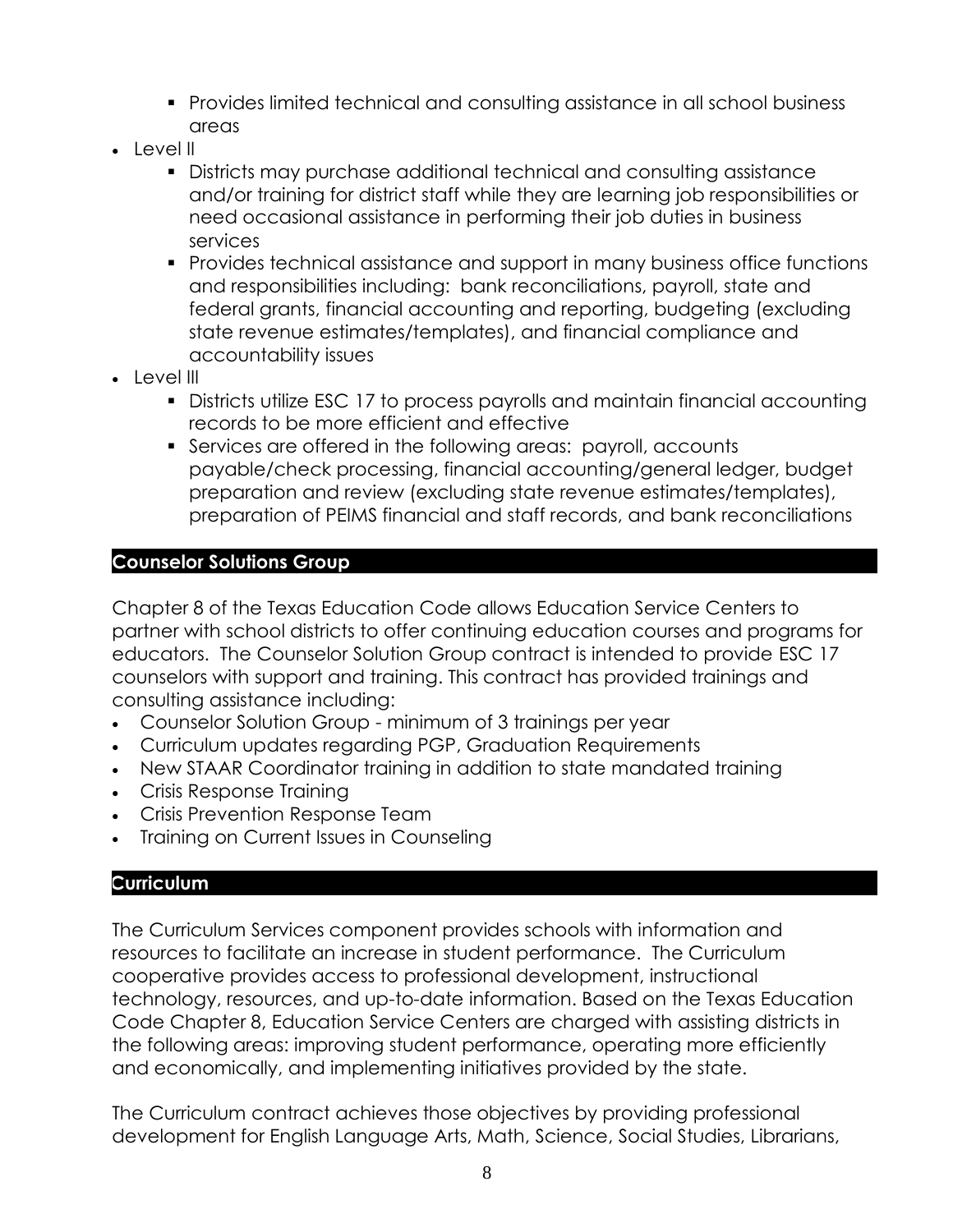Fine Arts, Instructional Technology and Induction Year Teachers. In addition, participating districts receive content specific TEKS training and support, online professional development, onsite training/instructional coaching, virtual coaching and support, technical assistance via telephone and/or email, and curriculum updates. Districts can also opt to purchase Eduphoria , TEKSbank, and Discovery Streaming.

Each year ESC 17 conducts an advisory committee consisting of superintendents, assistant superintendents, and principals to obtain feedback directly from the schools. Advisory participants commented positively on:

- Communication newsletters from each content area
- Expertise from each ESC content specialist
- Teacher coaching
- Prompt service staff is professional, knowledgeable, and helpful
- Comprehensive offerings

#### **District and Campus Leadership**

Chapter 8 of the Texas Education Code charges Education Service Centers with "training and assistance to teachers, administrators, members of district boards of trustees, and members of site-based decision-making committees." The District and Campus Leadership Contract helps carry out this provision of the statute by providing ESC 17 leaders with support and training including:

- Instructional Leaders Meetings 2 meetings per year
- Assessment and Accountability Newsletter
- Educational Services Update
- Administrative Services Update
- Required School Board Training
- Leadership Development Training
- School Board Training
- Level I Business Services
- Effective School Framework Diagnostic at cost

#### **Federal Title III, Part A, English Language Acquisition, Language Enhancement, and Academic Achievement (Local)**

The Title III local contract ensures that children who are Limited English Proficient (LEP) students attain English proficiency, develop high levels of academic attainment in English, and meet the same challenging State academic content and student academic achievement standards that all children are expected to meet. The Title III local contract provides high-quality instructional training and consultation designed to prepare English Learners to enter all-English instructional settings. The contract provides training and support to districts in order to increase English proficiency and content knowledge for English Learners.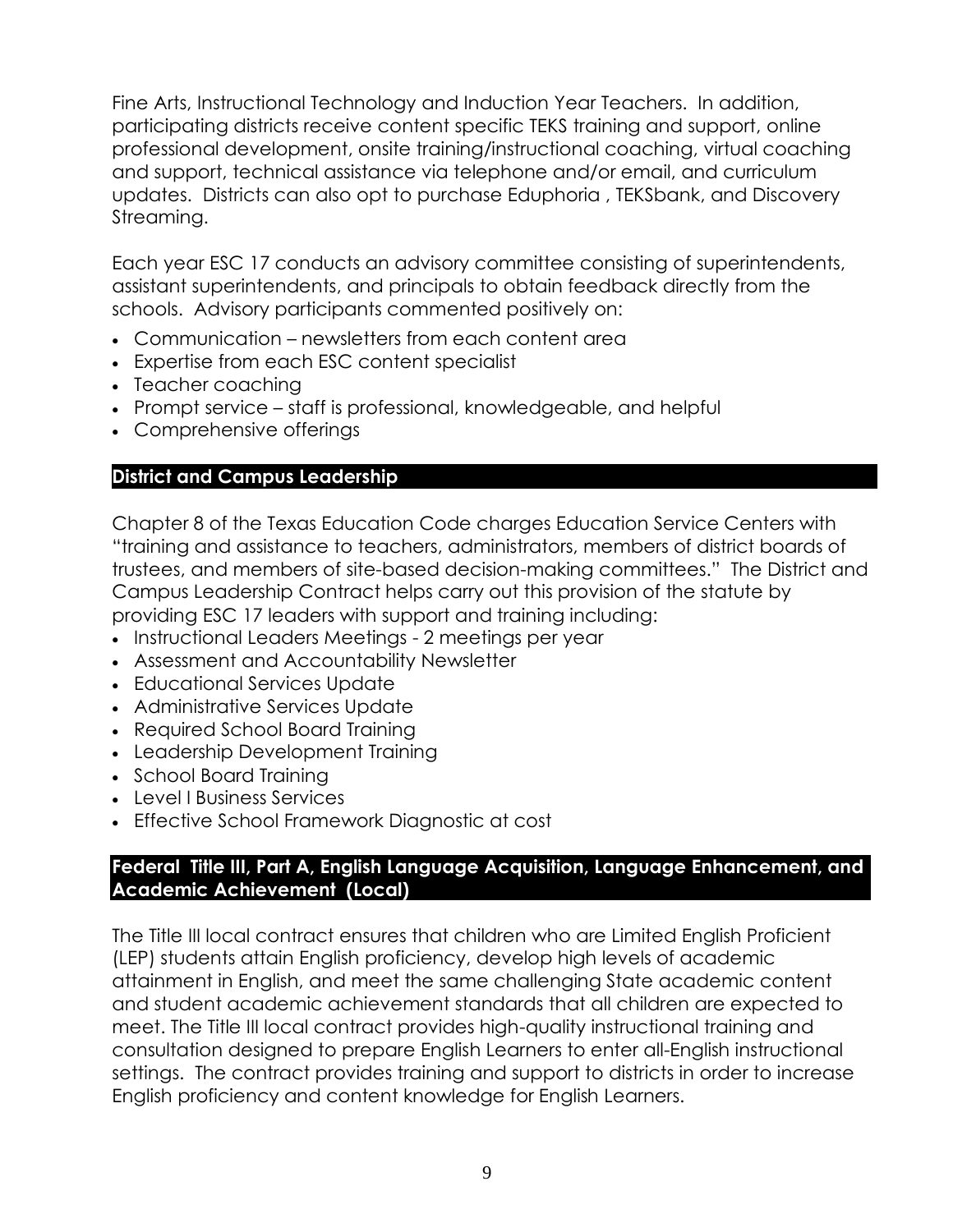ESC 17 assists its LEAs through:

- Provide support and technical assistance to prepare, submit, monitor and amend the eGrant Consolidated Application System
- Provide support and guidance to insure Title III funds are expended in accordance with applicable laws and grant provisions
- Provide validation documentation support and guidance
- Provide assistance in data disaggregation of assessments used in the measurement or progress and attainment of English language proficiency standards
- Provide effective professional development opportunities:
	- designed to improve the instruction and assessment of ELs
	- designed to enhance the ability of teachers and principals to understand and implement curricula, assessment practices and measures, and instructional strategies for ELs
	- **•** effective in increasing children's English language proficiency or substantially increasing the subject matter knowledge, teaching knowledge, and teaching skills of such teachers
- Assist the district on how to provide and implement effective activities and strategies that enhance or supplement language instruction educational programs for ELs
	- Including parent, family, and community engagement activities
	- Including strategies that serve to coordinate and align related programs
- Grant access to on-line professional development opportunities via online course software and remote technology platform
- Provide Technical/Consulting Assistance
	- Face-to-Face
	- On-Site
	- Fmail
	- Phone
	- **■** Newsletter
	- Webpage

#### **Foundational Literacy and Numeracy and Multi-Tiered System of Supports**

The goal of the contract is to provide service in the area of PreK-3 Foundational Reading, Writing, and Math; developing a framework that schools can use to provide targeted support to struggling students in the areas of reading, math, and behavior; a plan for early intervention and closing the academic achievement gap, including basic professional development and technical assistance as well as access to resources, materials, and customized professional development from the ESC 17 Literacy and Math consultants.

ESC17 assists LEAs through:

• Professional development for teachers in PreKindergarten-Grade 3 to include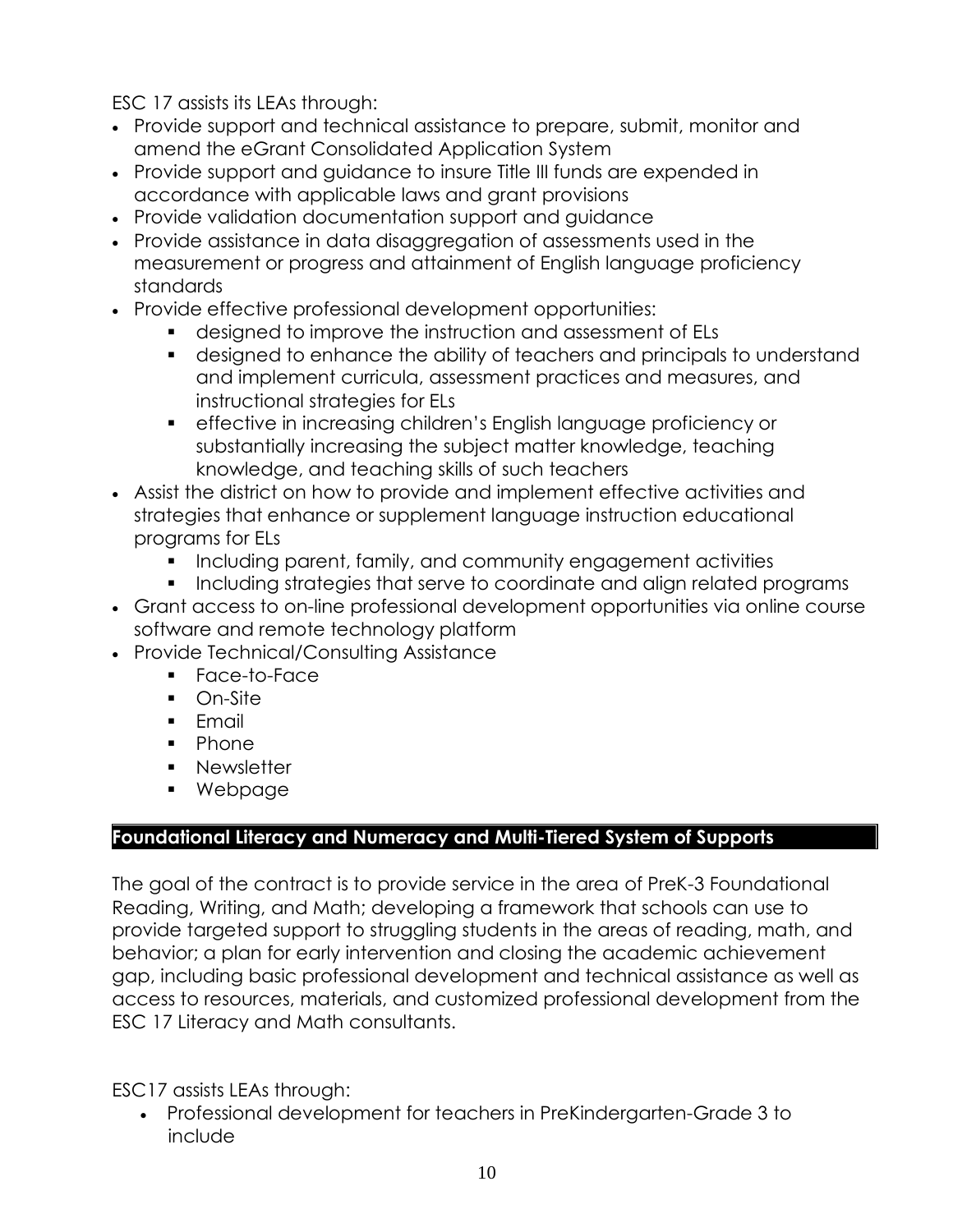- PreK Guidelines and strategies for implementation
- **•** Screening Instruments
- Foundational literacy and numeracy skills aligned to the TEKS
- Small Group Instruction to meet the needs of all learners
- Progress monitoring tools
- Support to meet the Commissioner's Priority of Building a Foundation of Reading and Math
- Professional development to support intervention in order to close the Reading and Math gap
- Professional development to support the Commissioner's Priority of Closing the Achievement Gap and Improve Low Performing Schools
- System support for Behavior
- Professional development to develop a system for implementation of a Multi-Tiered Systems of Support
- Technical Assistance
	- On-Site
	- Email
	- Listserv
	- Phone
	- Webpage

#### **Gifted and Talented**

The ESC 17 Gifted and Talented cooperative aids districts as they design, implement, and conduct programs for gifted students that encourage skills in selfdirected learning, thinking, research, and communication as evidenced by the development of innovative products and performances, and ensures that districts are compliant with the Texas State Plan for the Education of Gifted/Talented Students.

Advanced Academic and Gifted and Talented services offered through ESC 17 provide the vital role of helping districts ensure that they meet state requirements regarding: Fidelity of Services, Student Assessment, Service Design, Curriculum and Instruction, Professional Learning, and Family and Community Involvement.

Gifted and Talented services offered onsite at ESC 17 include: professional development for district teachers, administrators, and counselors; technical assistance via telephone and e-mail; updates related to changes in state rule; access to online professional development opportunities, staff development in districts or on campuses, assistance in designing, developing, or writing G/T programs, plans related to services, procedures, and instruction in districts or on campuses, evaluation and assistance in building gifted programs, courses, and vertical teams in districts or on campuses, demonstration lessons or special activities for gifted classes in districts or on campuses.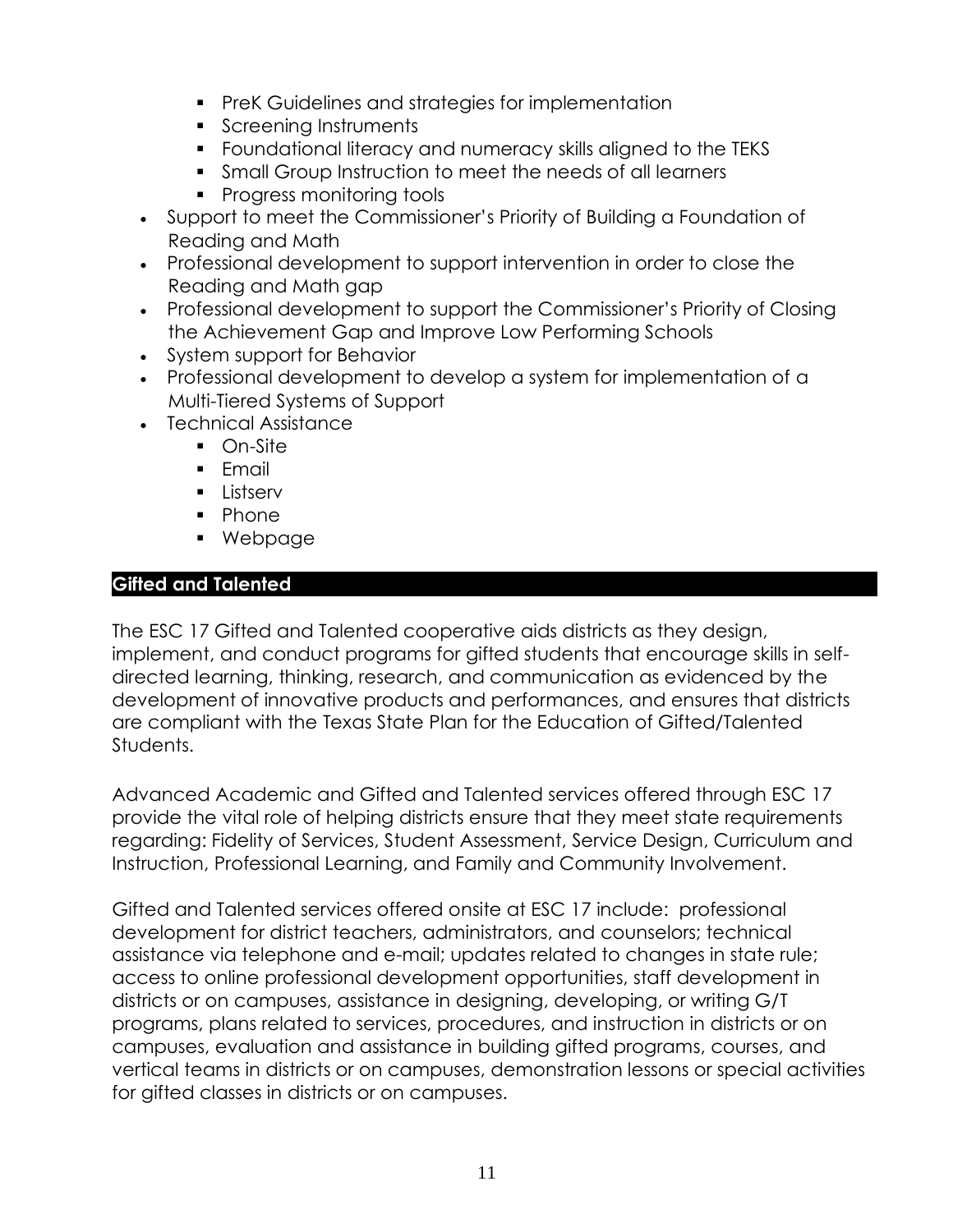#### **Human Resources Employee Application**

The goal of the Human Resources Employee Application contract is to assist districts in staffing professional and support positions by providing Human Resource software products. This goal enables school districts to operate more efficiently and economically as required by Texas Education Code, Chapter 8.002(2). The services in this contract are as follows:

- JobBoardHQ job placement message board with the following features:
	- o Job searches to find relevant jobs
	- o Job alerts to allow seekers to set up their own alerts and request a variety of notifications
	- o Easy to post and manage jobs, providing broad exposure to social media
	- o Easy to manage applicants with recruiting notes and to maintain message histories
	- o Searchable applicant database
- Applicant Tracking full service online placement software with the following features:
	- o Recruiting automate each step of the recruiting process to widen your applicant pool
	- o Tracking enable multiple interviewers with varying levels of permission to track the hiring status of applicants across all of the district's vacancies.
	- o Assessment design your own screen questionnaires
	- o Onboarding send hire recommendations through a chain of approvers and give new hires pre-built forms to fill out online. You can easily integrate new hire data with your other systems
	- o Interviewing manage interview scheduling and building custom questionnaire
	- o Reporting ensure a fair and consistent hiring process by generating realtime reports in seconds

This contract provides a staff person to coordinate the programs and maintains online employee application systems that are in compliance with federal standards.

#### **Internet Access**

\*Contract distributed during E-Rate filing window

ESC 17 provides an E-Rate eligible technology resource:

• high-speed internet access

This service includes basic firewall protection tailored to your district, proactive monitoring of network components and services and automatic weekly bandwidth reports provided to individual districts.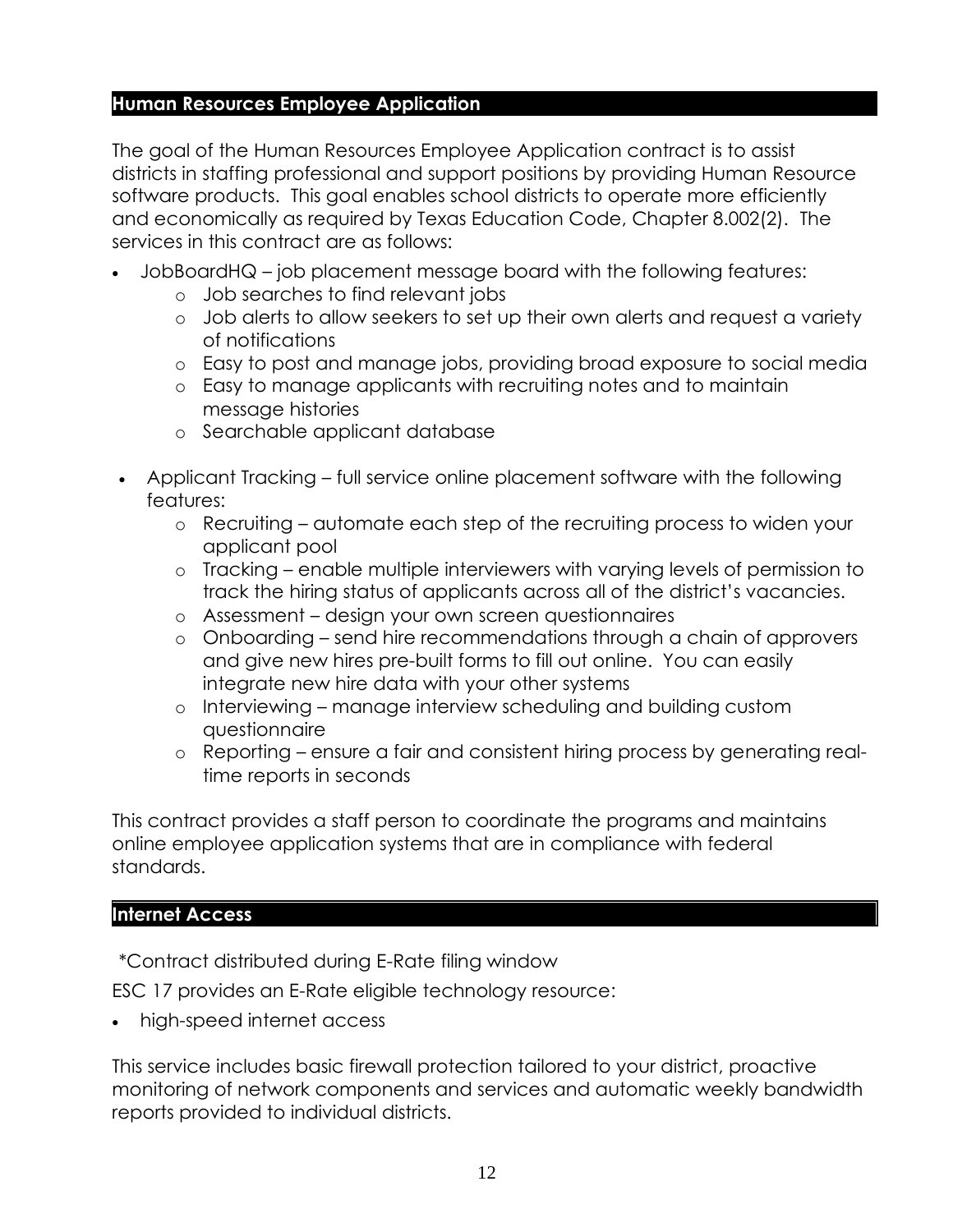ESC 17's Technology Team helps schools operate more efficiently and economically as required in Section 8.002 of the Texas Education Code. ESC 17 districts have the opportunity to receive benefits from the hardware and software capabilities ESC 17 provides.

ESC 17, as an internet service provider, connects 35 school districts to ESC 17, currently supporting a minimum Gbps (gigabits per second) of internet access for the school districts and ESC 17 with multiple connections to the internet.

#### **ITV Consortium**

The ESC 17 ITV Network is a consortium of independent school districts and ESC 17, formed to plan, coordinate and facilitate the cooperative development and operation of a regional integrated telecommunications network. ITV helps districts meet the distance learning requirements of the Texas Long Range Plan for Technology 2006-2020 authorized in Texas Education Code—Chapter 32, Section 32.001.

The ESC 17 ITV Network facilitated the installation of a wide area network that encompasses each ISD within the region. Video conferencing equipment was placed at each ISD, tied to the wide area network, and connected to video bridges at ESC 17. This technology allows interactive dual credit classes, virtual field trips, teacher training, and school administrator training to be transmitted to any or all of the ISDs, individually or simultaneously.

The ITV group at ESC 17 is responsible for providing, operating, scheduling, and maintaining the equipment and the network to provide the services described above. The content that can be delivered is limited only by the imagination.

The ITV consortium offers electronic field trips to the Science Spectrum in Lubbock, the Smithsonian Museum, NASA, and the Texas State Aquarium just to name a few. This allows students who have never left their county to see the world without leaving their school.

The ITV Consortium has capability to connect directly to video conferences from desktop, laptop, and mobile devices. This opens up many possibilities like expanding dual credit options for students, delivering electronic field trips to any classroom with a projector and computer, and the ability for teachers and administrators to attend meetings without having to worry about scheduling conflicts with the main video classroom.

#### **Lone Star Purchasing**

This cooperative provides a simple one stop shop for access to statewide purchasing cooperatives including OMNIA, and The Interlocal Purchasing System (TIPS). There is no fee to participate in the Lone Star Purchasing Cooperative. Basic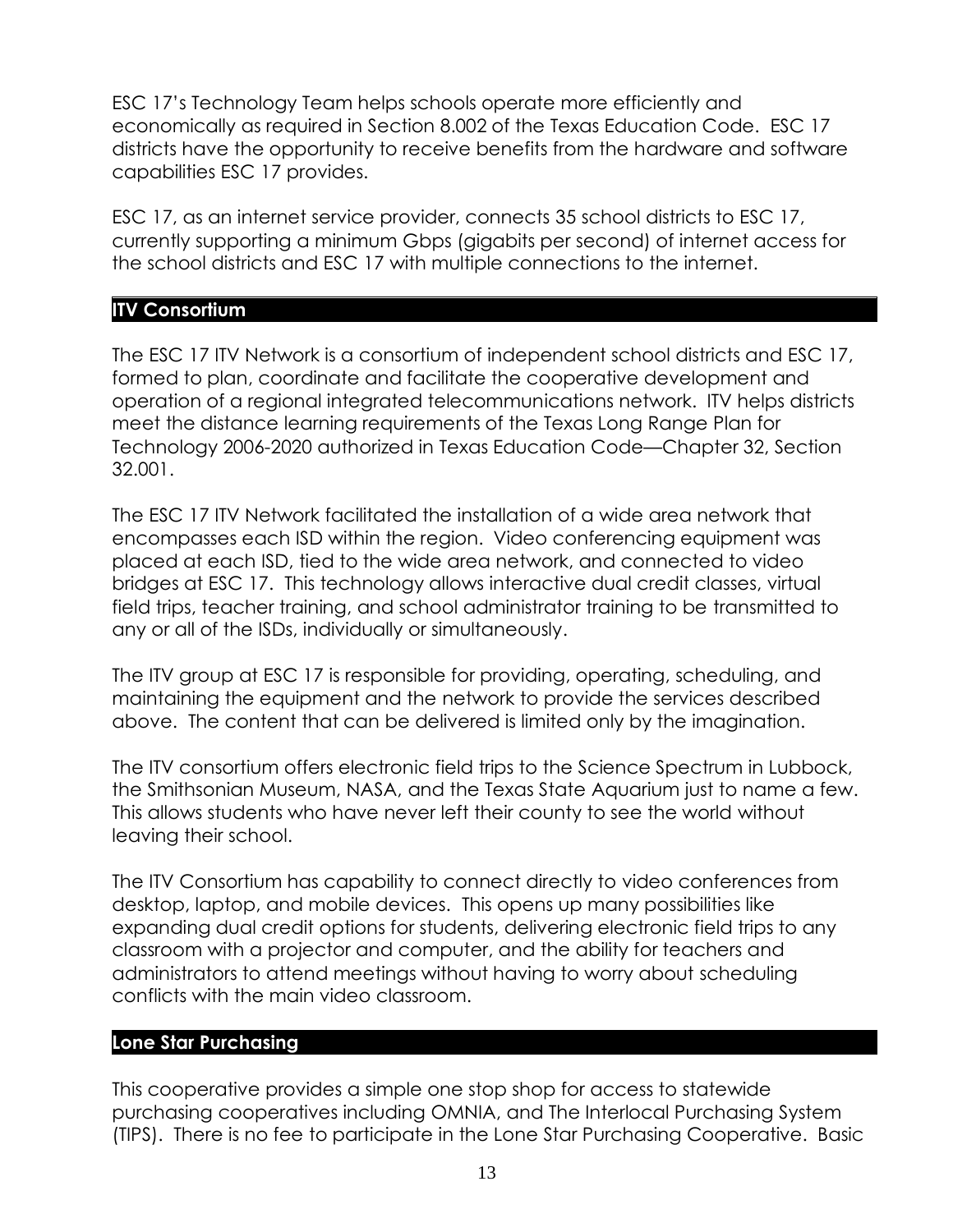consulting assistance support to connect districts with the appropriate vendor is provided on an as needed basis.

#### **Network Infrastructure Technology (NIT)**

Numerous technology resources designed to provide a wide range of services to our school districts include:

- Technology vulnerability scanning and reporting
- Secure VPN access to district networks
- Internet Content Filtering
- Anti-Email Phishing and Cybersecurity Awareness Training
- Adobe Creative Cloud Software
- Office 365 Hosted E-Mail
- E-Mail Filtering
- Data Backup Service
- Virtual Server Hosting
- Web site hosting
- Physical Server Hosting
- Network/Server Support
- Network and Server Monitoring Software
- Hosted Voice Over IP (VoIP) Phone Service
- CatchOn data analytics tool to tracks for apps and online tools used by teachers and students
- Pagefreezer website, social media and text message archiving

Many services provided from the ESC 17 Data Center which is protected by a UPS system, emergency power generator, a climate-controlled environment, multiple security cameras and an electronic access control door system.

#### **Principal Academy**

Principal Academy focuses on the professional development needs of campus administrators as instructional leaders. Research has identified the strength of the individual campus administrators in their instructional leadership roles as the most important correlating factor in the transformation of continuous improvement.

The following services will be provided to districts:

- Opportunities to extend your network of professionals by interacting with dynamic area leaders.
- Training on current issues in leadership to help teachers grow and create learning environments that thrive.
- Training on current trends and hot topics including legislative updates, legal updates, instruction as well as time management.
- New principal training that is required by statute.
- Opportunities to network with other principals to share best practice.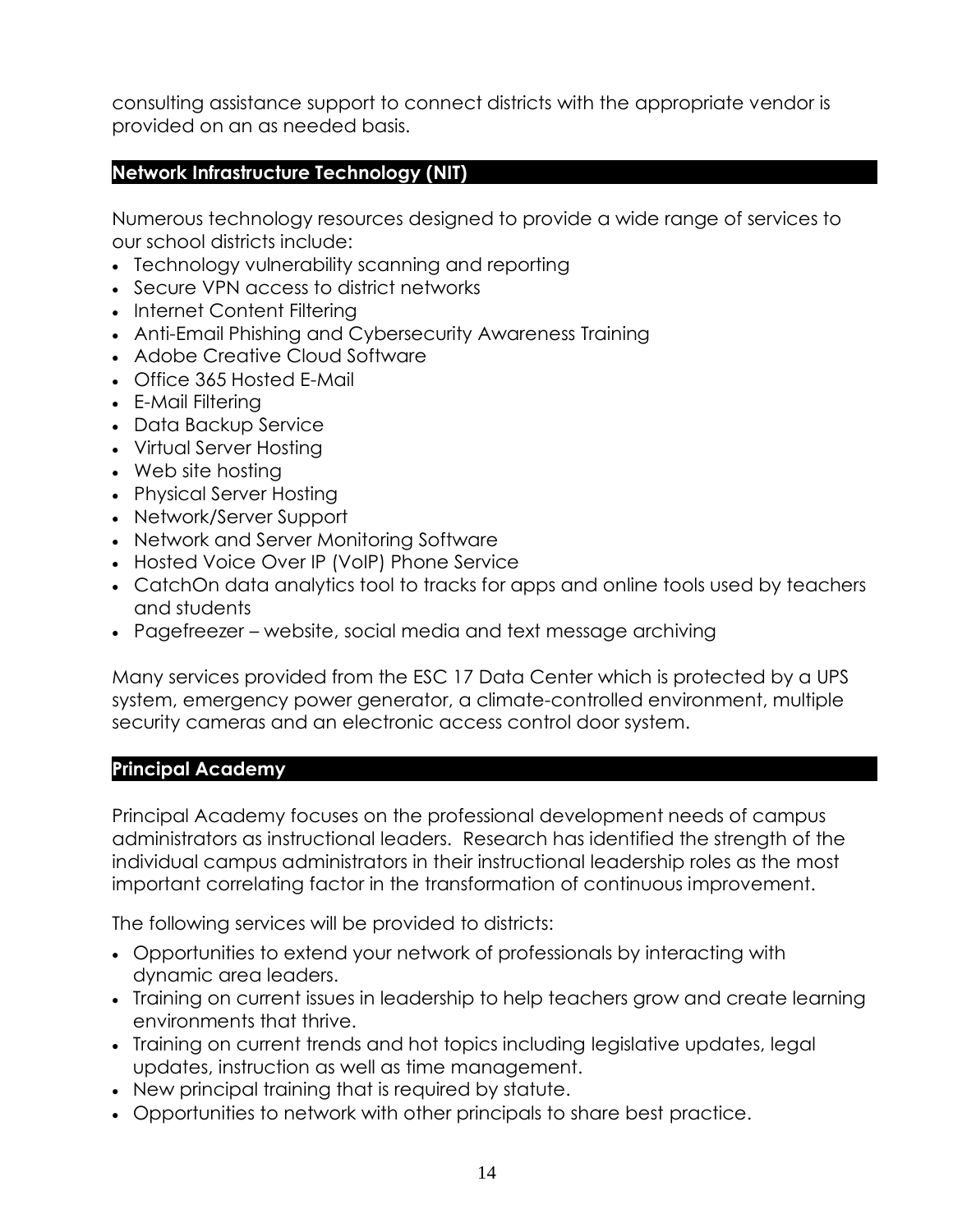#### **School Finance**

Since school funding is composed of a complex system of formulas derived from statutory and regulatory citations, ESC 17 provides training and technical assistance to districts in the areas of school finance. Each districts funding situation is unique. The district's funding has evolved from decisions made by the district's local governing body, legislative processes, economic factors, and judicial processes over many years. Technological advances and improved management information systems have allowed the state to base funding on actual student, financial, and tax data. For districts, this means they begin and end the school year with only their estimates of state revenue. It is critical for districts to understand the state funding system and to have reasonable and accurate projections of state revenue for the proper financial management of the school district.

ESC 17 offers both basic school finance services as well as enhanced services in the area of template reviews.

Basic School Finance Services:

ESC 17 provides training and technical assistance to districts. Workshops focus on developing understanding of the state funding system, state revenue template completion, and presentations from leading school finance speakers. Districts also receive information and communication through the School Finance newsletter to provide the latest information on issues impacting state funding.

Enhanced School Finance Services:

ESC 17 reviews district prepared templates or prepares state revenue estimates from district data through an enhanced school finance services contract. The state recommends that districts calculate state funding estimates using actual district data. This allows districts to have the most accurate projection of state revenue based on up-to-date district data and to make adjustments based on how data is evolving throughout the year. Reports and data are available at the state level, but due to the timing of report updates, the data may not be timely for district decision making. It is vital to the financial strength of a school district to be able to derive and monitor state funding accurately. The enhanced school finance services will provide assistance with the state revenue calculations and understanding the funding impact to the district.

#### **Student Accounting Services**

ESC 17 districts are requesting more assistance with student attendance and accounting services as well as needing training in these areas. ESC 17 has offered some assistance to student software clients in the past and has added the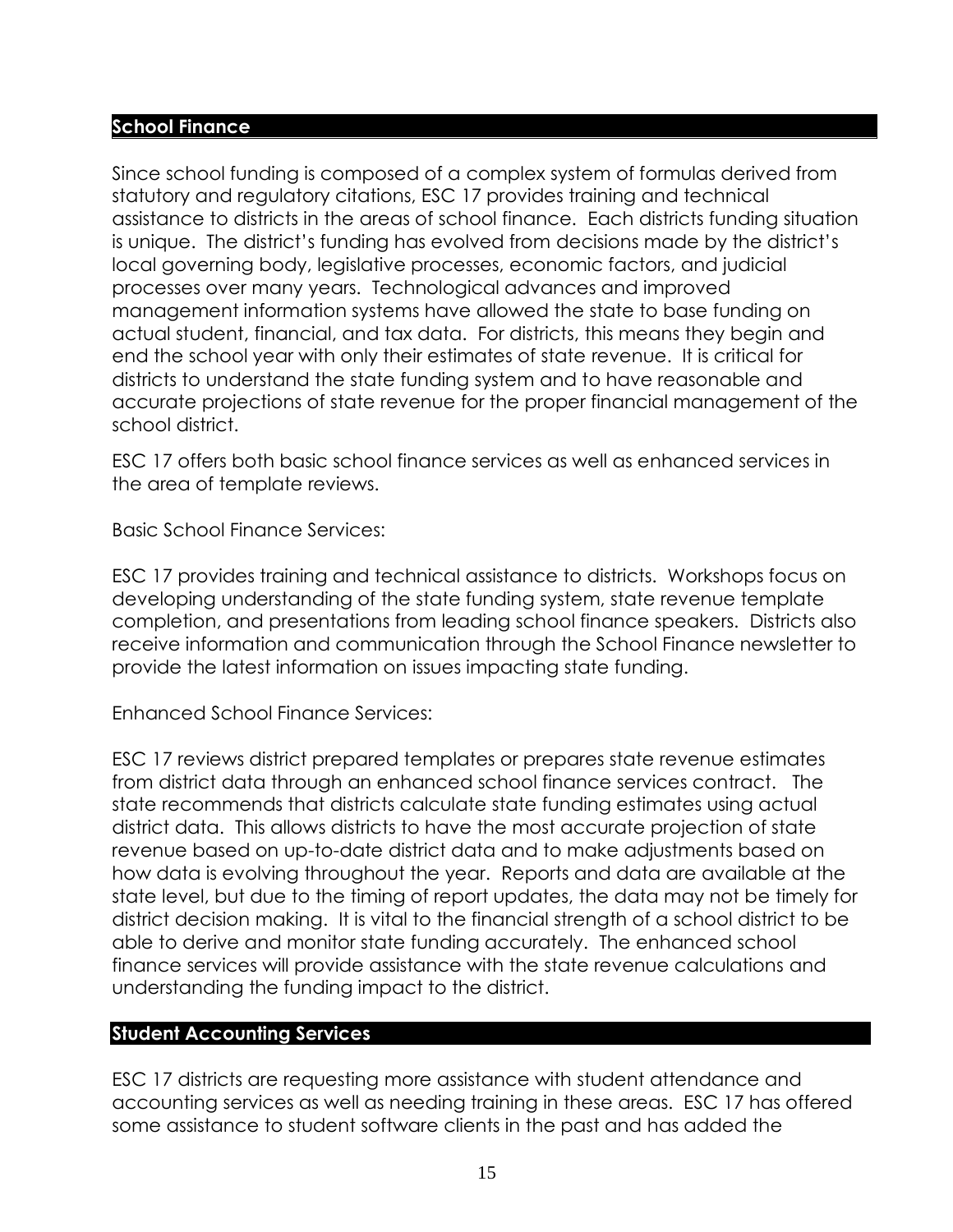availability of these services to all districts through this contract. TEA has indicated they will be performing audits more often on district student attendance data and systems. Through two levels of services, ESC 17 will help districts ensure they have adequate policies and procedures in place to ensure the integrity of the student attendance accounting processes.

- Levell
	- Limited consulting assistance in the following areas of student accounting
		- o Student data
		- o Student Attendance Accounting Handbook
		- o Texas Records Exchange (TREX)
- Level II
	- Training in student attendance accounting areas including: scheduling and the master schedule; registration; attendance processes; and grade reporting processes and procedures
	- Consulting assistance in the following areas: day-to-day attendance processes; major student accounting processes; and six weeks checks and balances of records
	- **EXECENDER (formerly TxEIS) software clients receive these services as part** of their ASCENDER student software fees

#### **Texas Essential Knowledge and Skills (TEKS) Resource System**

TEKS Resource System is a curriculum management system developed to provide teachers and administrators with tools to help ensure that their curriculum and assessments match the requirements of the state curriculum and assessments. TEKS Resource System, consisting of curriculum documents and an assessment item bank delivered to schools online through secure web-based accounts, is provided for the benefit of those schools and the students they serve.

Districts and charter schools who participate in the TEKS Resource System through ESC 17 receive:

- Access to the TEKS Resource System documents through online accounts
- Workshops for teachers, administrators, and other school personnel at the Education Service Center and via distance learning
- Technical assistance via email and phone
- Workshops and technical assistance on-site at schools
- Newsletters and email updates
- Opportunities to attend statewide TEKS Resource System conferences

Developing quality curriculum is a time-consuming, complex, and expensive process. TEKS Resource System is built upon the concept that if all Texas schools should be teaching the same state curriculum standards and all Texas students must meet the expectations of the same state assessments, it follows that for districts to spend time and money in isolation developing curriculum aligned to those standards and assessments is inefficient.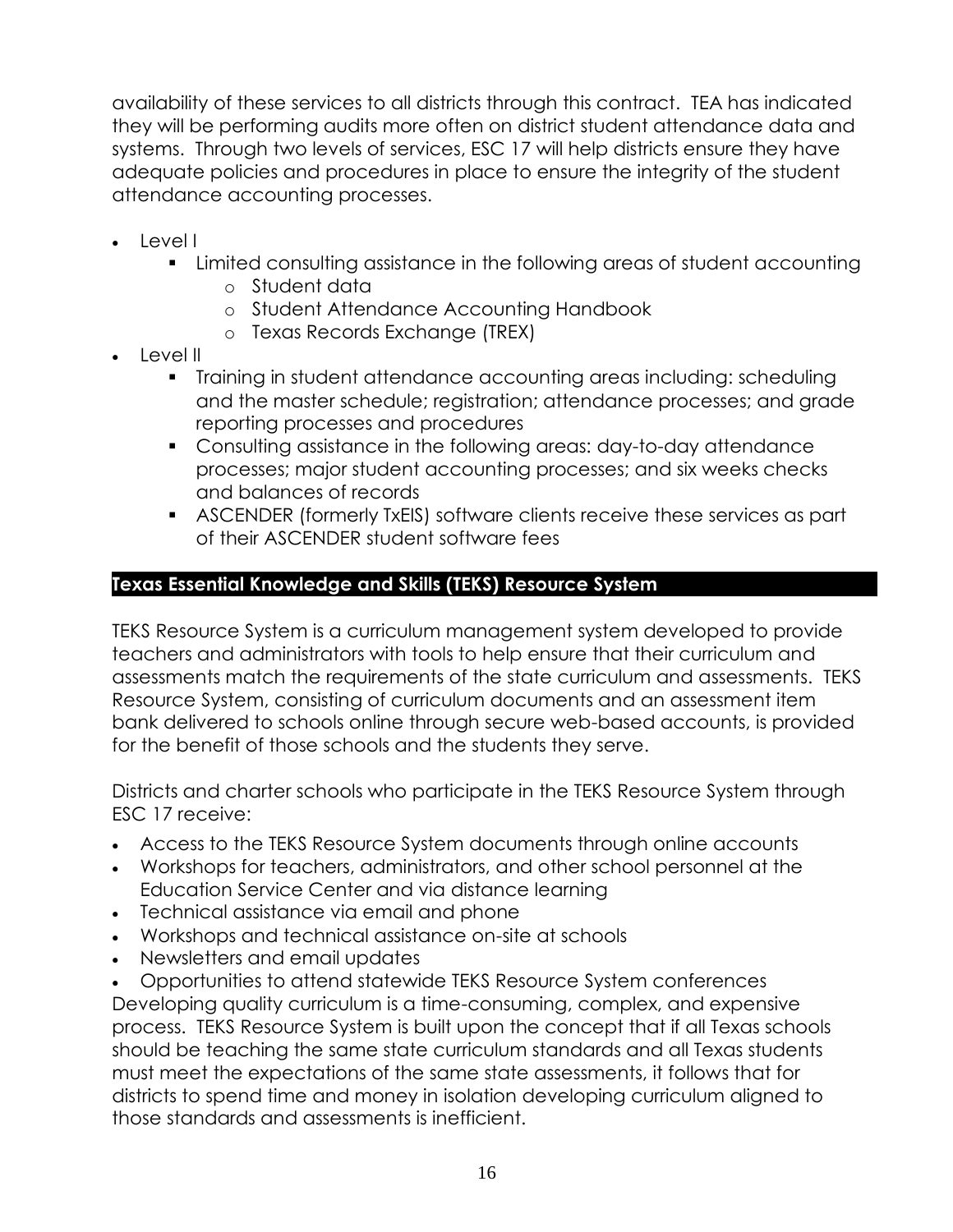By combining resources with TEKS Resource System the cost savings for ESC 17 districts, which are predominantly 1A, 2A, and 3A districts, is very significant. In reality, very few school districts in Texas are large enough to employ the number of staff with the level of expertise necessary to develop a comprehensive curriculum system, so participation in TEKS Resource System makes it possible for the districts to have access to a curriculum system in a cost effective way. Then for larger 4A, 5A, and 6A districts, using TEKS Resource System allows curriculum staff to support follow-through through observation and feedback with critical curriculum tools already created and available through the system. The system is powerful for all schools.

#### **Texas Student Data Systems (TSDS)**

ESC 17 offers enhanced TSDS assistance for all TSDS collections and the four PEIMS submissions and resubmissions. As the data collected by the State increases in both volume and complexity, districts may seek additional resources to ensure the accuracy of TSDS data. The enhanced TSDS services help districts ensure accurate data is submitted. ESC 17 enhanced TSDS services may also assist the district to be more efficient by having ESC 17 perform some TSDS functions.

- Level I Services as noted in Section I of this booklet are provided at no cost to the district
- Level II Optional support services for data systems
	- **•** TSDS/PEIMS submission services include: review of TSDS/PEIMS reports and key multi-year data elements for each TSDS/PEIMS submission to promote data quality and proper funding; workshops on TSDS/PEIMS data standards and collection systems; and communications from ESC 17 on important information (files submitted after published ESC deadlines may have a limited review due to time constraints)
	- TSDS Core Collections services includes assistance with Early Childhood Data System (ECDS), Residential Facility (RF) Tracker, State Performance Plan Indicator (SPPI-14), Classroom Roster, Charter School Waitlist, Special Education Language Acquisition, and Child Find
	- Purchase of OnData Suite software which allows districts to perform analysis of district data over multiple years and submissions for a discounted price
	- Other TSDS services for consulting or assistance with TSDS collections and submissions
- Level III District PEIMS Coordinator Services (available only to ASCENDER software clients)
	- ESC 17 performs specific TSDS functions and serves as the district PEIMS coordinator in organizing and submitting data for TSDS submissions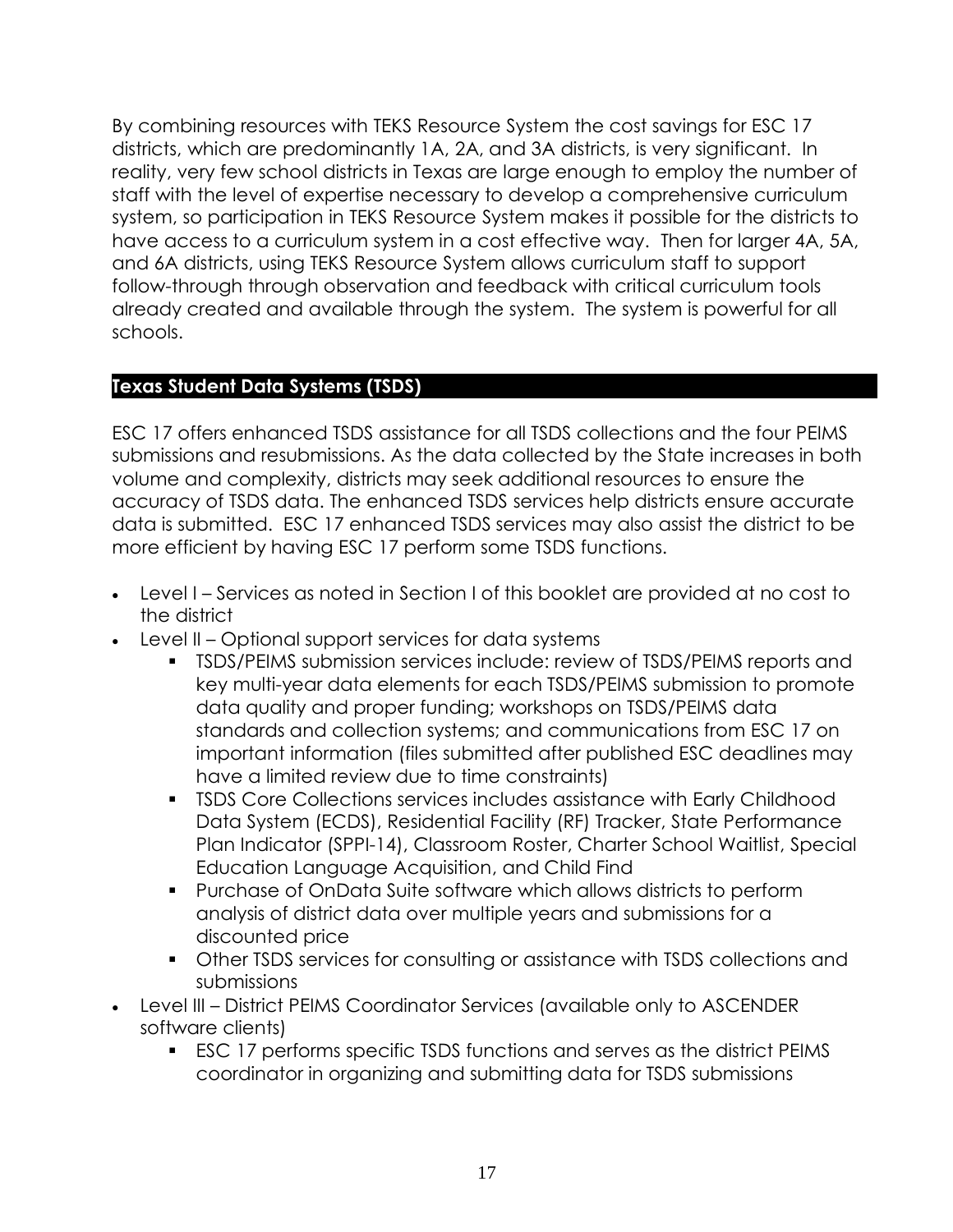#### **ASCENDER Software and Web Hosting**

For 50 years Texas Computer Cooperative (TCC) has been the leader in delivering products and services that support Texas LEAs in managing student and business information. Over 880 school districts and charter schools use TCC products including ASCENDER software. ASCENDER will build on the TCC's statewide success in compliance and reporting, empowering LEAs to make informed decisions through powerful, yet flexible, tools and applications. The ASCENDER Enterprise System will include powerful web-based Business and Student administrative applications written specifically for Texas schools. All ASCENDER products will include responsive design for ease of use at your district computers, laptops, tablet devices, and smartphones. Districts control access to portal functions available through administration and security settings.

- ACSENDER ParentPortal provides parents access to student attendance, grades, and more. Parents may easily enroll/register students, submit forms, and set alerts.
- ASCENDER EmployeePortal allows employees self-service access to paychecks, W-2s and 1095s, leave information, along with electronic approval workflow.
- ASCENDER TeacherPortal will allow mobile classroom management of attendance, grades, discipline referrals, and progress reports, with support for multiple grading concepts.
- ASCENDER StudentPortal provides integrated student course request and graduation plan tools with customizable control, including course alternates and printable reports.

ESC 17 sells and supports TCC software ASCENDER and provides technical support to districts and charter schools. This allows districts to easily and quickly reach an experienced consultant to assist with software issues or concerns. Districts receive support during ESC hours of operation according to the ESC 17 calendar.

ASCENDER software is web hosted. ESC 17 staff manage software updates and backups, freeing up district technology staff time and eliminating the need to allocate district staff for those endeavors. Some of the security advantages from hosted software for districts are:

- Climate controlled facility for servers
- Diesel powered generator for back up
- Off-site data backup
- Redundant server solution in the unlikely event of a hardware failure

To assist districts in operating the software efficiently and effectively, ESC 17 offers software workshops, webinars and lab workdays for clients. ESC 17 also provides information and communication on software issues and new features as updates are made to the ASCENDER products.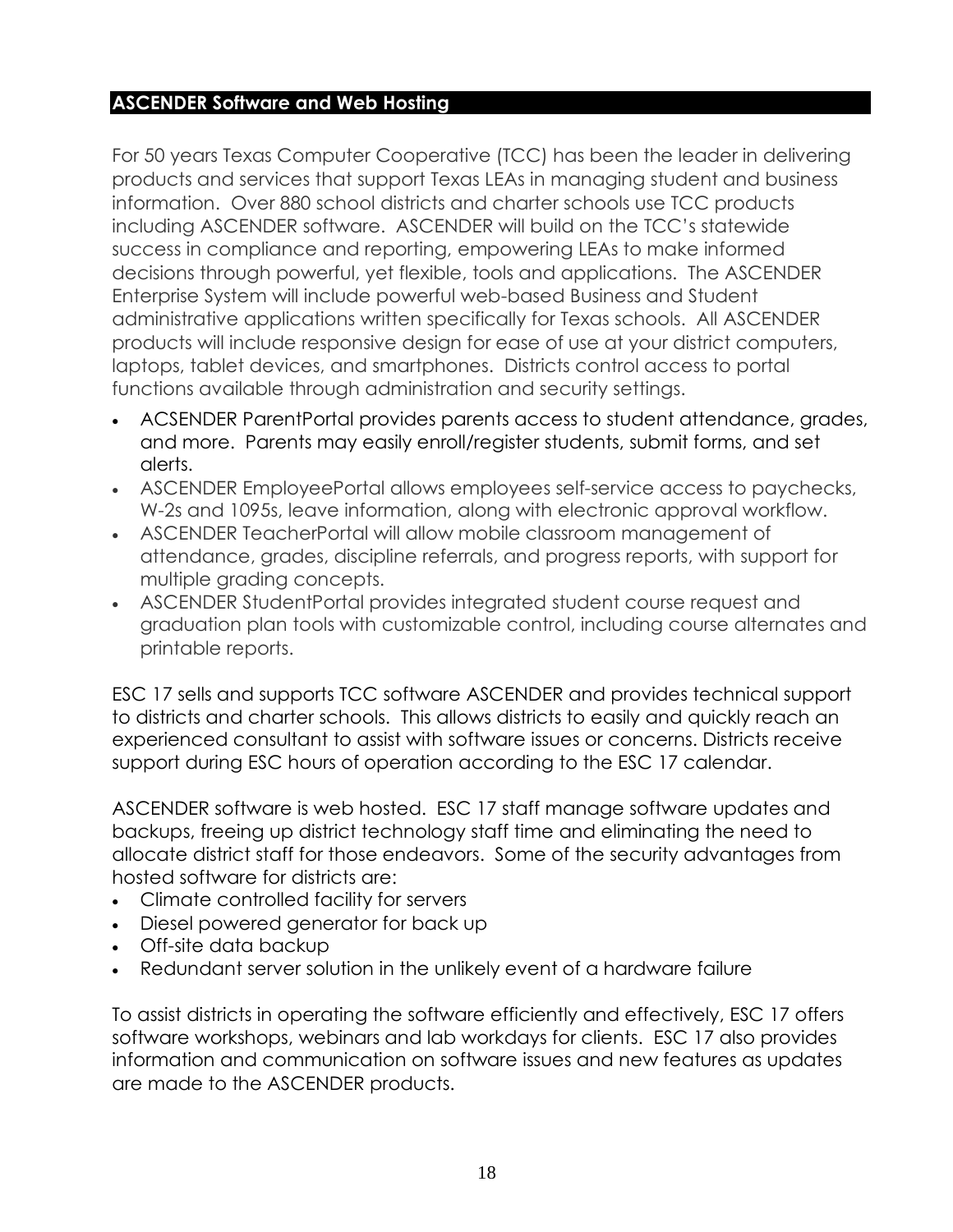#### **West Texas Food Service Cooperative**

The West Texas Food Service Cooperative (WTFSC) is a multi-regional food purchasing service comprised of over 250 school districts in ESCs 9, 14, 15, 16, 17, 18, and 19. The Cooperative operates three components: 1) Commercial Food Purchasing, 2) Commodity Processing (further processing of bulk USDA Foods) and 3) Full Service Delivery. The mission of the Cooperative is to accommodate the food service needs of participating entities while complying with the legal requirements of the Texas Department of Agriculture and the United States Department of Agriculture. The total purchasing power of the Cooperative will exceed \$68 million in 2018.

Our primary goal is to positively impact the district's economy and efficiency of operations through:

- Cost Savings
	- Increases purchasing power through volume purchasing
	- Eliminates the need for district advertising of bids
	- Reduces personnel costs involved in the bidding process
- Nutritional Integrity
	- Provides the highest quality items at the best possible prices
	- Assures consistent quality at a set price
	- Assists districts in meeting USDA nutritional standards
- Regulatory
	- Meets all procurement requirements
	- Complies fully with the Texas Department of Agriculture, EDGAR and USDA regulations
	- Provide food product specifications and other detailed product information to assist districts in meeting state and federal program regulations; failure to meet these regulations can result in significant financial penalties

The West Texas Food Service Cooperative strives to provide quality services with continuous updates as opportunities arise to assist districts with economy and efficiency of program operations.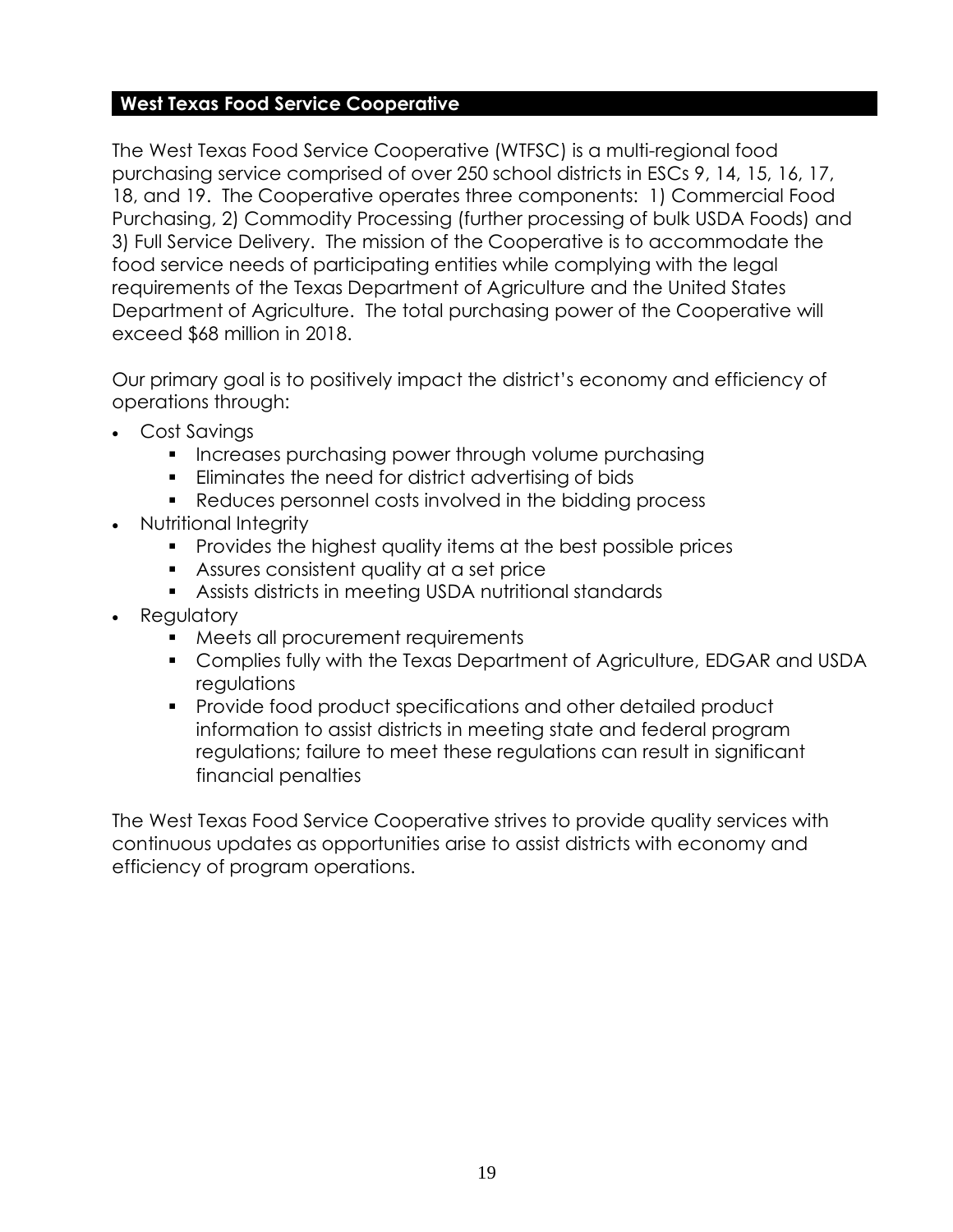## **III. SHARED SERVICE AGREEMENTS**

#### **Adult Education**

All districts are asked to sign the non-financial shared services agreement so that educational opportunities can be provided to adults within the region through a number of class sites, instructional staff, and ongoing supervision of staff and students.

#### **Carl D. Perkins Career and Technical Education**

The purpose of the career and technical education (CTE) program is to develop more fully the academic and career and technical skills of secondary students who enroll in CTE programs by: assisting CTE students in meeting challenging academic and technical standards, including preparation for high skill, high wage, or high demand occupations; promoting the integration of academic and career and technical instruction that links secondary and postsecondary education for CTE students; increasing flexibility in providing services and activities designed to develop, implement, and improve CTE programs; disseminating information on best practices that improve CTE; supporting partnerships among secondary schools and postsecondary institutions, local workforce boards, and business and industry; and providing professional development that improves the quality of CTE teachers, faculty, administrators, and counselors.

The services of the ESC Perkins SSA are:

- Dissemination of:
	- important program updates and information from the TEA to LEAs
	- educational resources to districts
- Professional development training on topics such as but not limited to
	- **•** improving student performance of academic and technical knowledge and skills
	- integrating academic and technical knowledge and skills
	- meeting the needs of special populations
	- using RDA activities for continuous CTE program improvement
	- promoting student enrollment in nontraditional courses, including eliminating barriers to enrollment
	- promoting student success in nontraditional fields
	- implementing programs of study and work-based learning activities
	- **•** training on new and emerging careers
	- industry-based certifications appropriate for students
- Provide technical assistance to districts
	- in completing the annual Carl D. Perkins application
	- in completing the Comprehensive Local Needs Assessment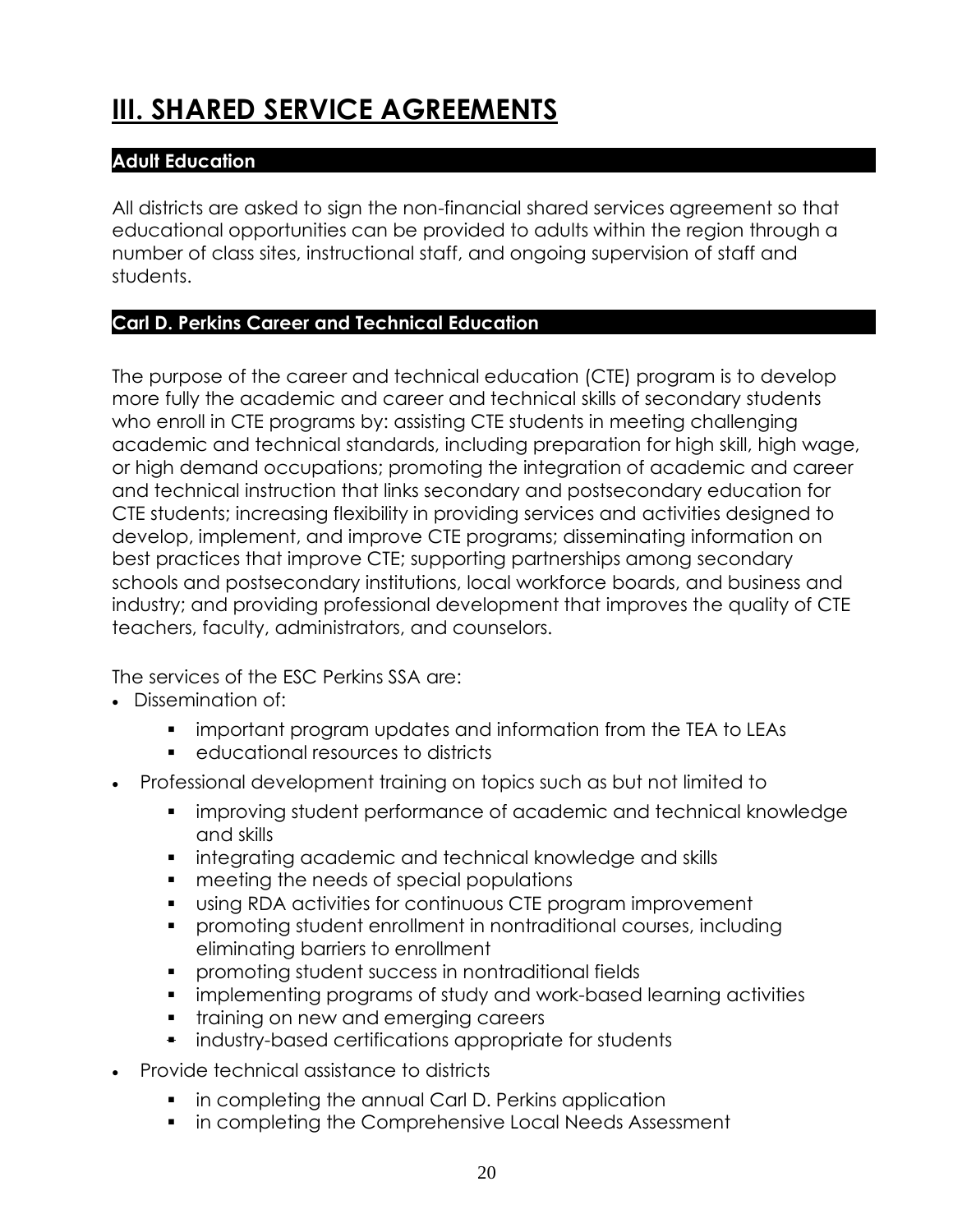- involved with RDA activities
- in developing and implementing quality programs
- in completing required Perkins reports

#### **Federal Title III, Part A English Language Acquisition, Language Enhancement, and Academic Achievement**

The Title III SSA provides supplemental technical assistance and high-quality professional development to assist districts to ensure that Limited English Proficient (LEP) students, including immigrant children and youth, attain English proficiency, and meet the same challenging State academic achievement standards that all children are expected to meet. The Title III SSA contract provides high-quality instructional training and consultation designed to prepare English Learners to enter all-English instructional settings. The contract provides training and support to districts in order to increase English proficiency and content knowledge of English Learners.

ESC 17 assists its LEAs through:

- Grant Application and Compliance documentation
- Consolidated Grant Report submitted by ESC
- Provide support and guidance to insure Title III funds are expended in accordance with applicable laws and grant provisions
- Validation documentation submitted by ESC
- ESC serves as Fiscal Agent
- Provide assistance in data disaggregation of assessments used in the measurement or progress and attainment of English language proficiency standards
- Provide effective professional development opportunities based on Needs Assessment:
	- designed to improve the instruction and assessment ELs
	- designed to enhance the ability of teachers and principals to understand and implement curricula, assessment practices and measures, and instructional strategies for ELs
	- **•** effective in increasing children's English language proficiency or substantially increasing the subject matter knowledge, teaching knowledge, and teaching skills of such teachers
- Assist the district on how to provide and implement effective activities and strategies that enhance or supplement language instruction educational programs for ELs
	- Including parent, family, and community engagement activities
	- Including strategies that serve to coordinate and align related programs
- Grant access to on-line professional development opportunities via online course software and remote technology platform
- Provide Technical/Consulting Assistance
	- Face-to-Face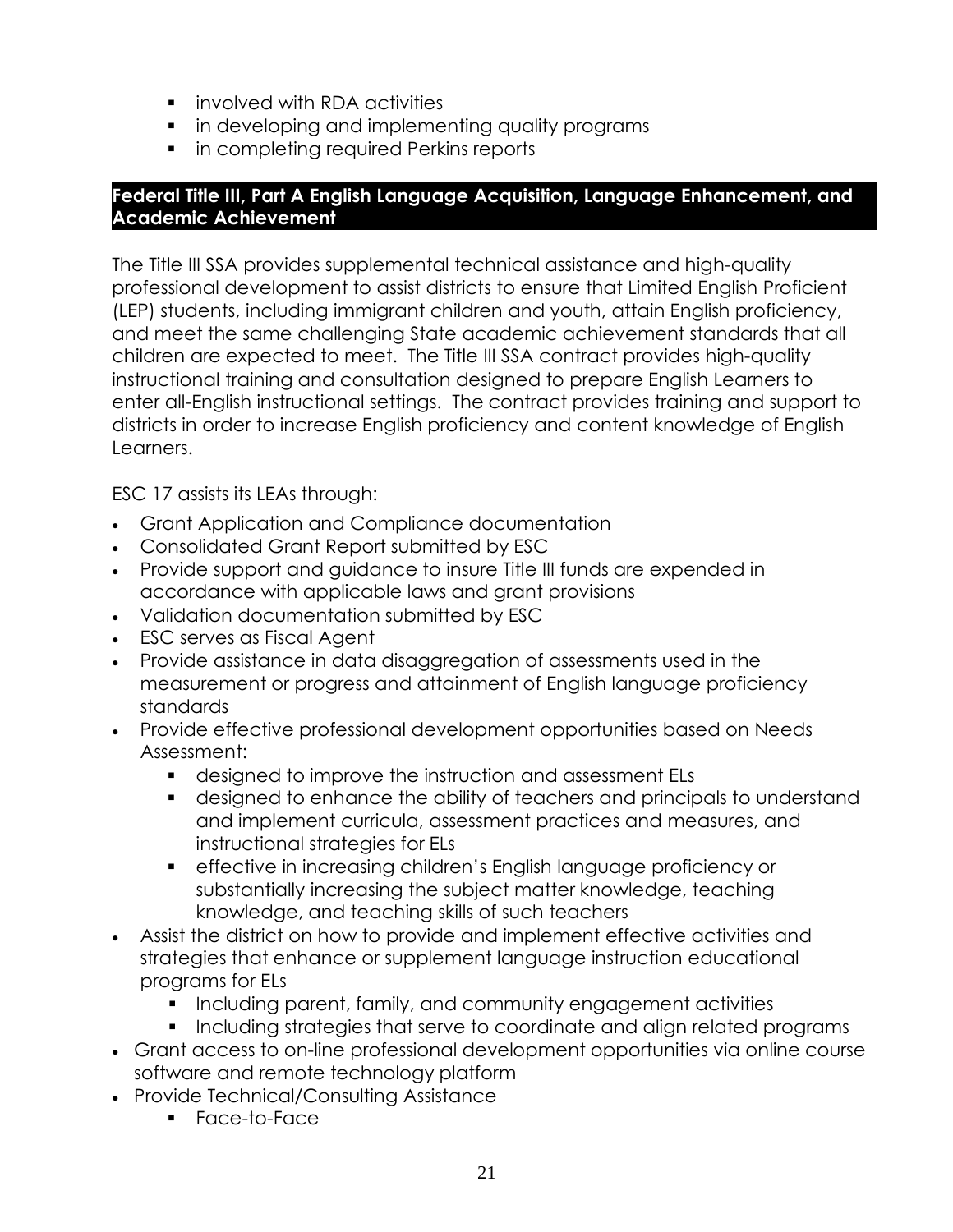- On-Site
- Email
- Phone
- **■** Newsletter
- Webpage

#### **Migrant**

During 2013-2014 we piloted a new Migrant Shared Service Arrangement with 6 districts participating. We currently have 15 districts participating in the SSA. The services offered to districts:

- Parent Advisory Committee Meetings
- Leadership Retreats
- Direct counseling services
- Attendance at the State Conference
- STAAR tutoring
- STAAR review sessions
- Leadership and learning field trips
- Recruiting
- Compliance reporting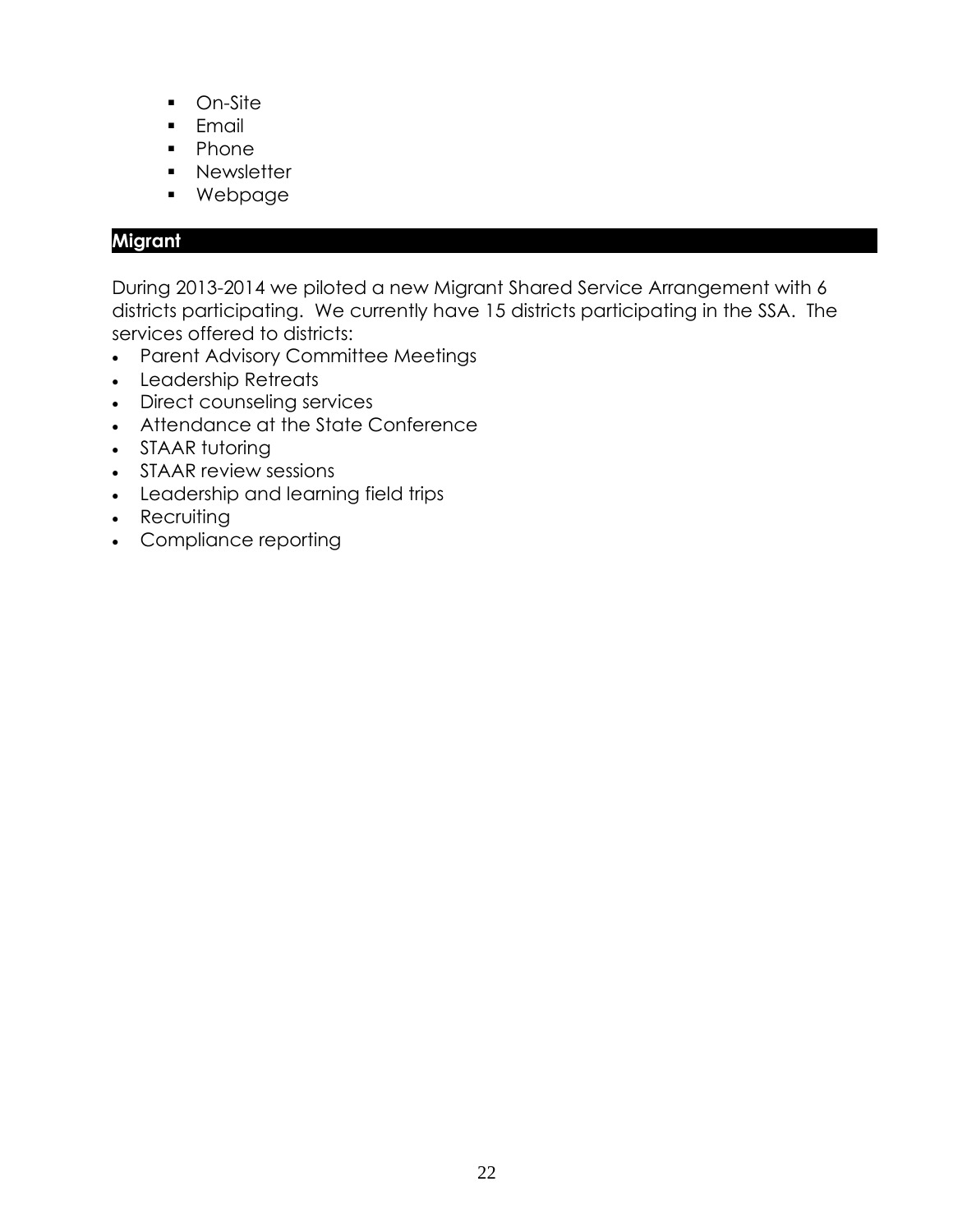### **IV. FEE FOR SERVICES**

#### **Advancing Educational Leadership (formerly known as ILD)**

The ILD course has been revised and will now be called Advancing Educational Leadership. The revised course will now be a three-day face to face course rather than the five-day training. Due to the implementation timeline, this course is not available online. The cost for the training includes training materials and the certificate fee.

Any administrator that has not previously had ILD and will be appraising teachers, will need to take the AEL as a co-requisite with T-TESS Appraiser Training. Administrators that have taken ILD will not need to take the new AEL course.

Purpose: A three-day (24-hour) program developed by the Texas Education Agency to address the statutory requirements related to teacher and administrator appraisal and professional development.

Fee Structure: \$450 per participant

Contact/Senior Specialist: Syd Sexton, 806-281-5825, [ssexton@esc17.net](mailto:ssexton@esc17.net)

#### **Bus Driver Certification**

Purpose: Coordinate/facilitate certified bus driving instructors with eligible bus drivers who require 8-hour updates. Also, coordinate/facilitate certified bus driving instructors with new bus drivers who require the 20-hour certification course.

Fee Structure: Per driver fee

Contact: Nancy McNeal, 806-281-5826, [nmcneal@esc17.net](mailto:nmcneal@esc17.net)

Coordinator: Kerry Wright, 806-281-5845, [kwright@esc17.net](mailto:kwright@esc17.net)

#### **Fee-Based Workshops and Conferences Open to All Schools**

Purpose: Occasionally, workshops and conferences are presented based on local needs or requests. These workshops are not eligible for state or federal funding and do not fit within existing contracts.

Fee Structure: Per participant or team fee Contact: As determined by the workshop or conference topic